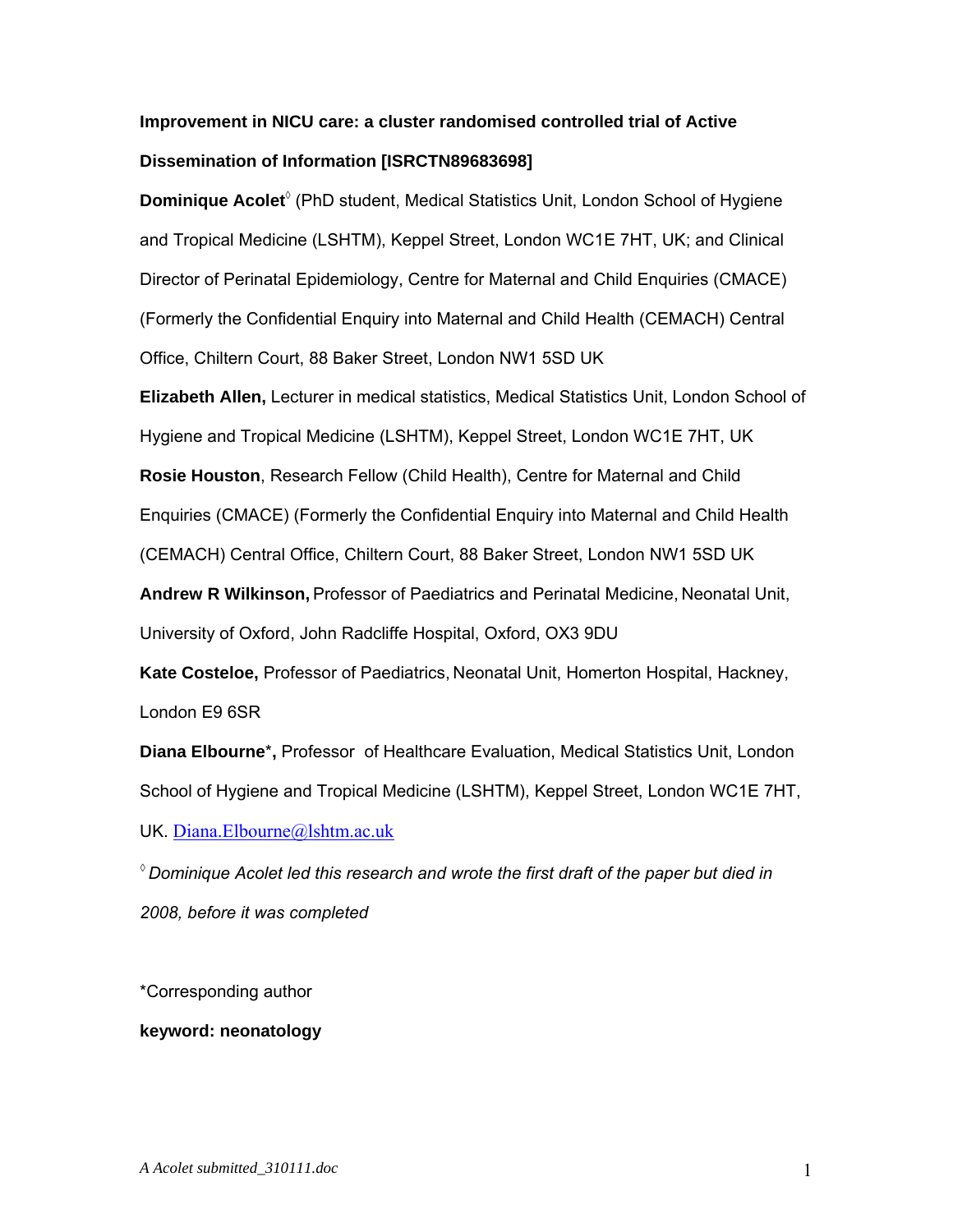#### **ABSTRACT**

**Background:** Research findings are not rapidly or fully implemented into policies and practice in care.

**Objectives:** To assess whether an 'active' strategy was more likely to lead to changes in policy and practice in preterm babies care than traditional information dissemination. **Design**: Cluster randomised trial.

**Participants**: 180 neonatal units (87 active, 93 control) in England; clinicians from active arm units; babies born < 27 weeks gestation.

**Control arm:** Dissemination of research report; slides; information about newborn care position statement.

Active arm: As above plus offer to become 'regional 'champion' (attend two workshops, support clinicians to implement research evidence regionally), or attend one workshop, promote implementation of research evidence locally.

**Main outcome measures** – timing of surfactant administration; admission temperature; staffing of resuscitation team present at birth.

**Results:** 48/87 Lead Clinicians in the active arm attended one or both workshops. There was no evidence of difference in post-intervention *policies* between trial arms. *Practice* outcomes based on babies in the active (169) and control arms (186), in 45 and 49 neonatal units respectively, showed active arm babies were more likely to have been given surfactant on labour ward (RR=1.30;  $95\%$ CI 0.99 to1.70); p=0.06); to have a higher temperature on admission to NICU (mean difference=0.29°C; 95%CI 0.22 to 0.55; p=0.03); and to have had the baby's trunk delivered into a plastic bag (RR=1.27; 95%CI 1.01 to1.60; p=0.04) than the control group. The effect on having an 'ideal' resuscitation team at birth was in the same direction of benefit for the active arm (OR=1.18; 95%CI 0.97 to1.43; p=0.09). The costs of the intervention were modest.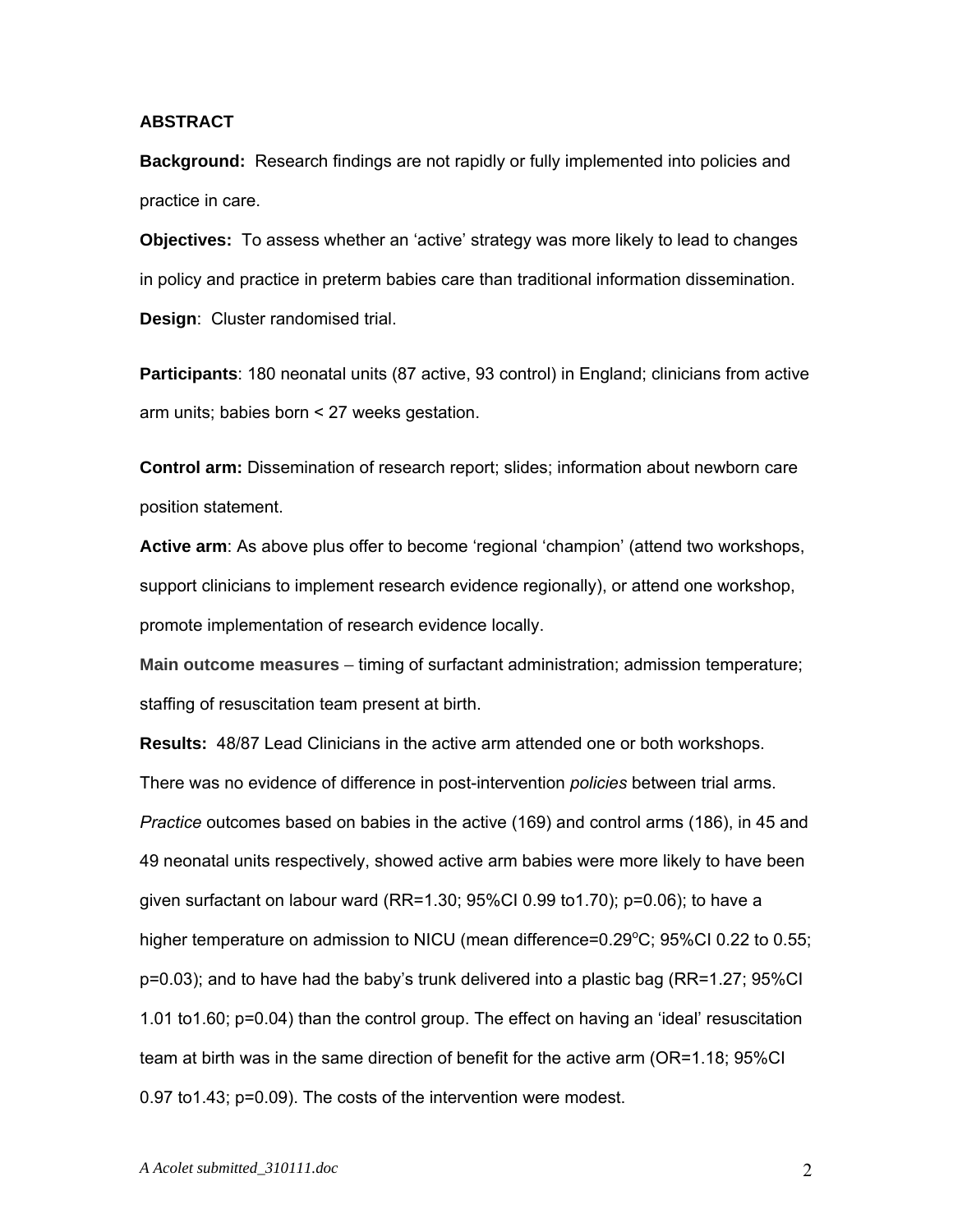<span id="page-2-1"></span><span id="page-2-0"></span>**Conclusions:** This is the first trial to evaluate methods for transferring information from neonatal research into local policies and practice in England. An active approach to research dissemination is both feasible and cost-effective. **Source of funding:** Bliss Innovation in Care Programme

**Trial registration:** Current controlled trials ISRCTN89683698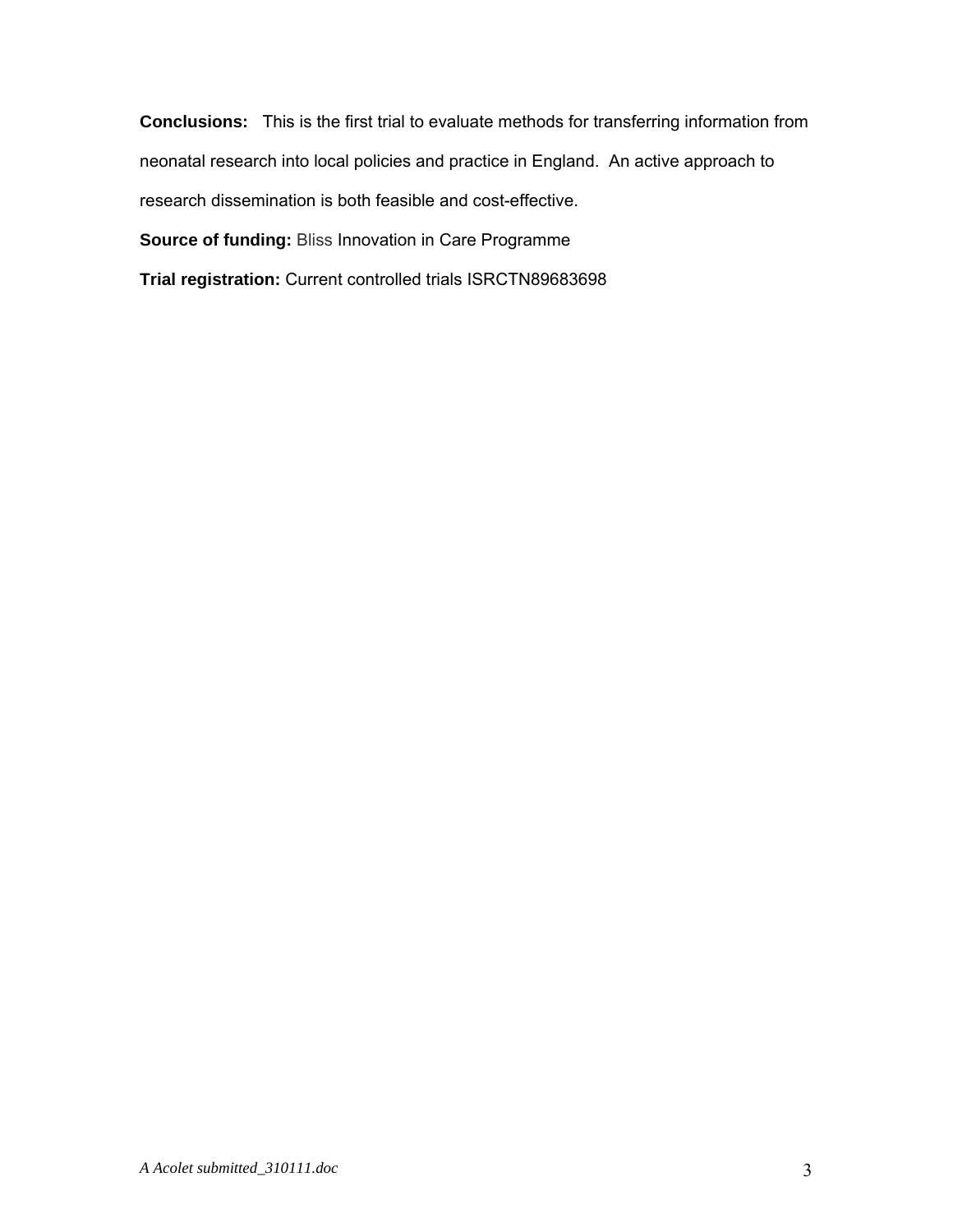#### <span id="page-3-1"></span>**INTRODUCTION**

The findings of health service research are frequently not implemented into policies and practice in the delivery of care<sup>[1](#page-2-0)</sup>. Studies show that as many as 30% of patients do not receive acute care of proven effectiveness, and this can rise to 40% for chronic care. Moreover, as many as 30% of patients receive acute care that is unnecesary or potentially harmful<sup>[2](#page-2-1)</sup>. Much recent empirical research has focused on strategies to translate research evidence into clinical practice [\(www.rxforchange.ca\)](http://www.rxforchange.ca/). A systematic review of interventions to disseminate printed educational materials concluded that such interventions can be effective in improving process outcomes but not patient outcomes<sup>[3](#page-2-1)</sup>. Examples of other promising methods include audit and feedback (especially when baseline compliance is low and feedback is delivered more intensively<sup>[4](#page-2-1)</sup>), local opinion leaders ('champions'<sup>[5](#page-2-1)</sup>), and reminders<sup>[6](#page-2-1)</sup>. The effects of any of these interventions considered separately are modest to moderate (10 to 15%). Combined (multifaceted) interventions aiming at acting on different barriers to change do not display a clear doseresponse relationship $6$ , however, it is plausible that multifaceted interventions built upon a careful assessment of barriers may be more effective than single interventions<sup>[7](#page-2-1)</sup>.

<span id="page-3-0"></span>Although most of this evidence is based on research in the care of adults, there has been one randomised controlled trial in neonatal care. The Vermont Oxford Network conducted a cluster randomised controlled trial (CRCT), using a multifaceted collaborative quality improvement intervention (audit and feedback, lectures on reviews of the evidenced-based literature, an interactive training workshop and ongoing faculty support via conference calls and email) to promote evidence-based surfactant treatment for preterm babies born at 23-29 weeks' gestation<sup>[8](#page-2-1)</sup>. This intervention was associated with a significant improvement (40%) in the earlier surfactant administration compared to usual dissemination strategies.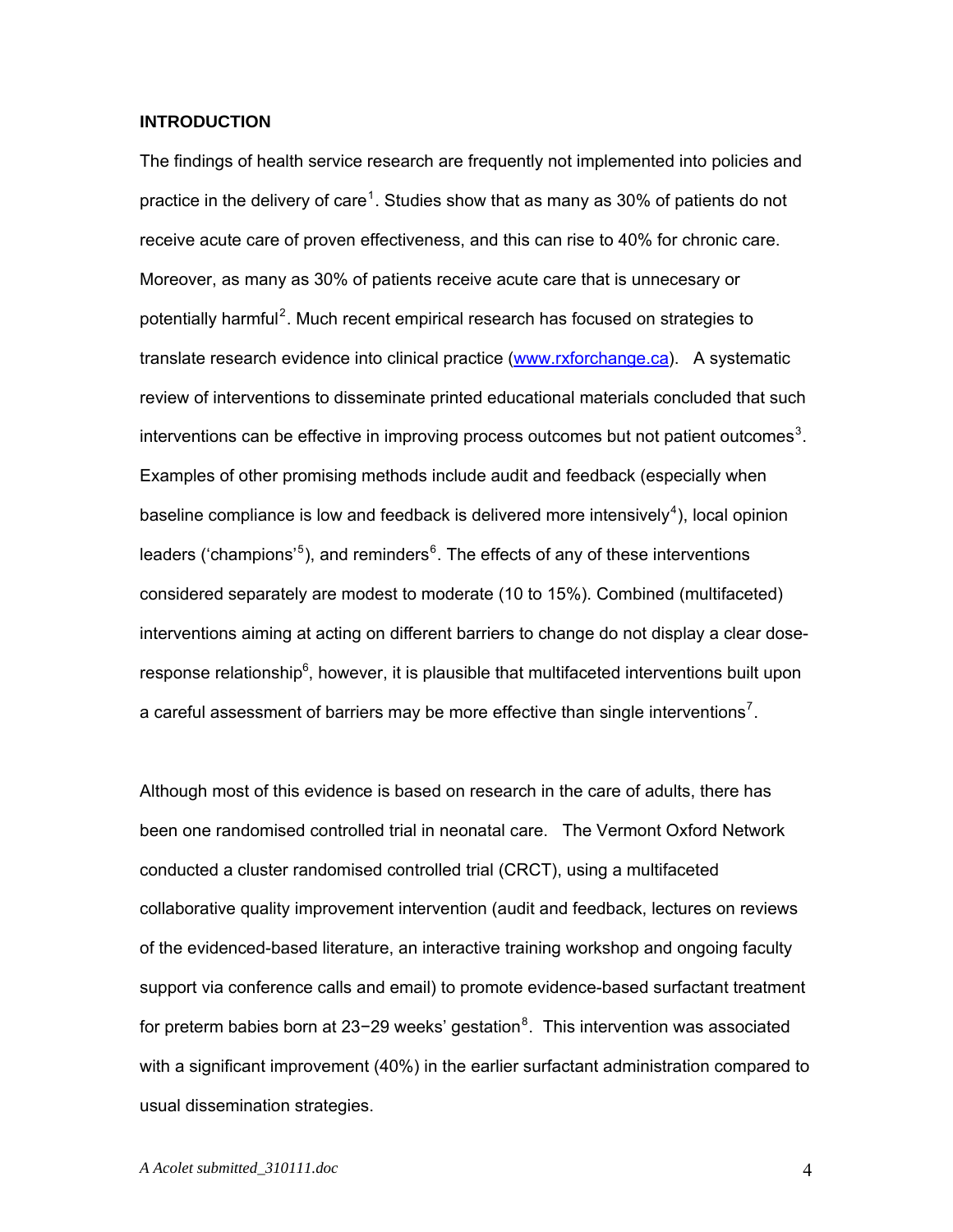<span id="page-4-0"></span>The Vermont Oxford trial, like most of the relevant literature, was based in North America. The main aim of the present study is to use the rigour of a randomised controlled trial in an evaluation comparing the effects of different approaches to knowledge transfer on policy and practice in the care of preterm babies in another setting.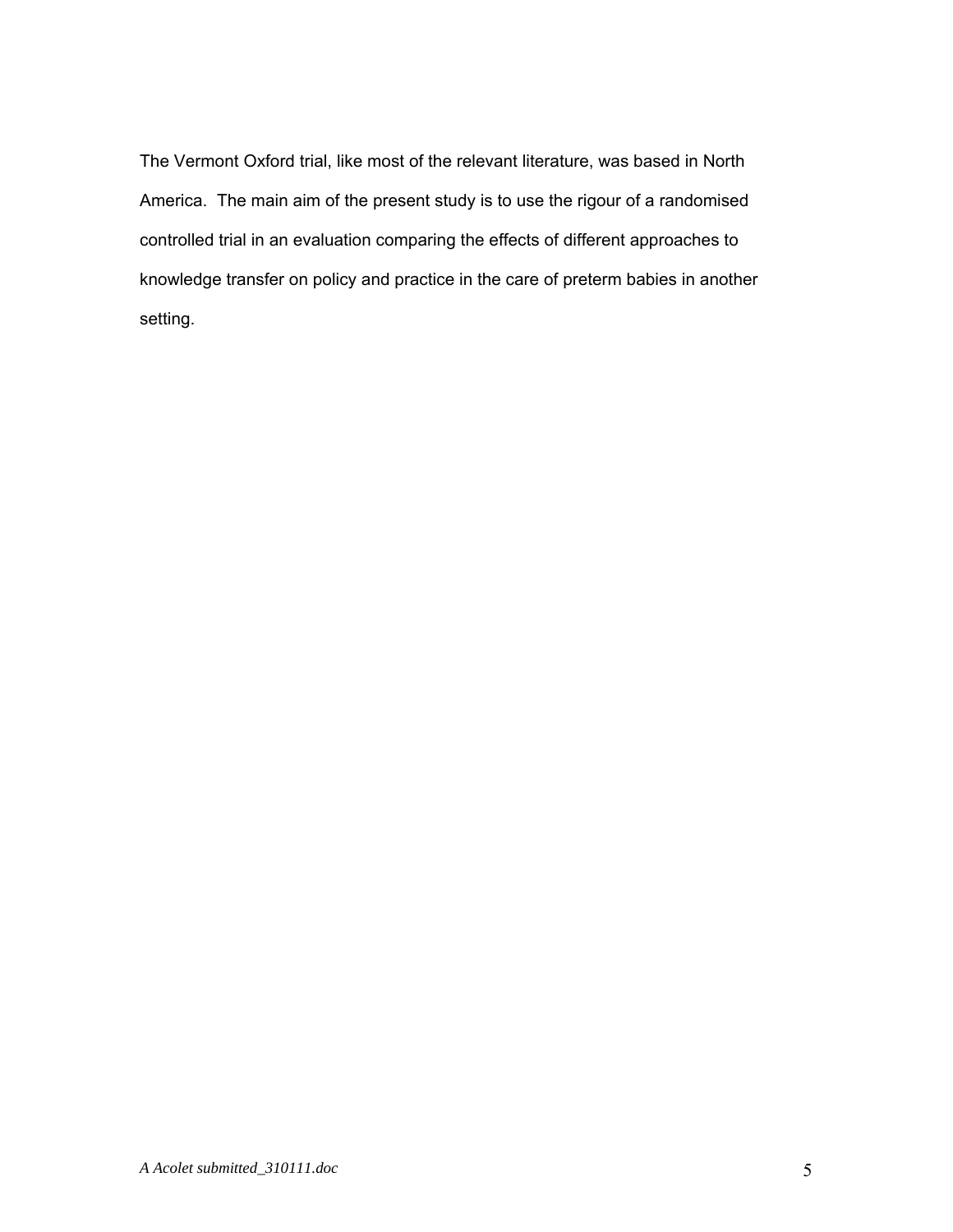#### **METHODS**

The methods are reported in the published trial protocol<sup>[9](#page-3-1)</sup>. In summary, Project 27/28<sup>[10](#page-3-1)</sup> conducted by the UK Confidential Enquiry into Maternal and Child Health (CEMACH) (now Centre for Maternal and Child Enquiries (CMACE)) provided the basis for this trial. Variations in standards of care were reported that may have contributed to the death of preterm babies born at 27 or 28 weeks' gestational age. The results and a dissemination package with PowerPoint slides were distributed to all UK Neonatal Units. To evaluate the impact on policy and practice of this dissemination, CEMACH sent a questionnaire to key UK recipients. Responses were received from 94 out of 262 neonatal/paediatric clinicians (36%), and 86 of the 183 acute hospitals with maternity services (47%). Threequarters of the respondents said they recalled receiving the dissemination package, and most reported using the slide package, finding it useful for raising awareness of the clinical issues and fostering the initiation and/or consolidation of policy and practice changes.

However, gaps remained between the evidence and current practice. This led to a position statement on "Early Care of Premature Babies" from the British Association of Perinatal Medicine (BAPM)<sup>[11](#page-3-1)</sup>.

The aim of the BLISS cluster randomised controlled trial of the Effect of 'Active Dissemination of Information' on standards of care for premature babies in England (BEADI) trial was to assess whether an evidence-based innovative 'active' knowledge transfer strategy was more likely to lead to changes in policy and practice than the passive dissemination of the report, the slide package and the neonatal position statement on a website.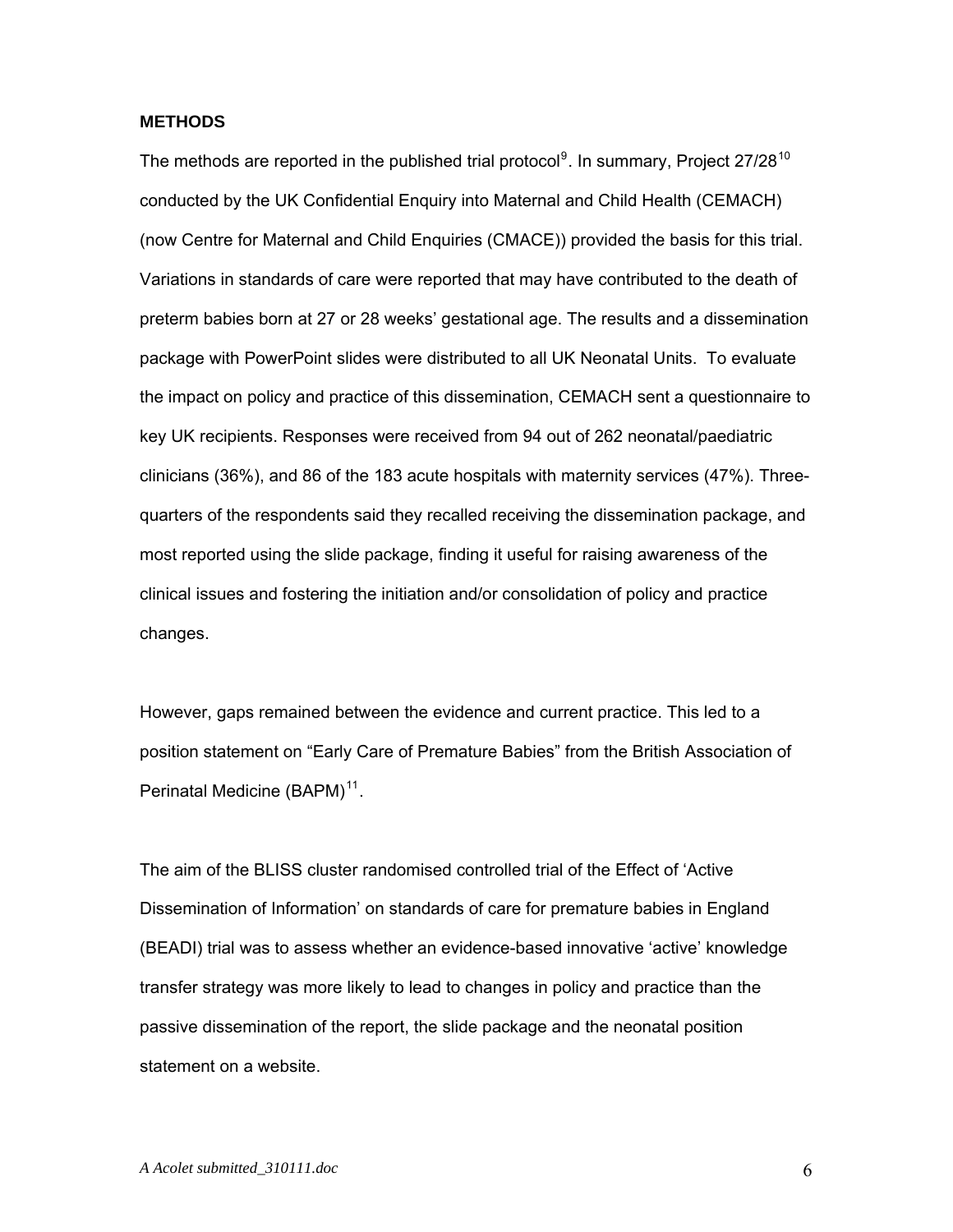The intended effect was to change practice and policy at institutional level, therefore a CRCT where randomisation is by hospitals is the most appropriate design<sup>[12](#page-3-1)</sup>, as this allows the delivery of the intervention to be focused on all staff.

### **Participants**

There were three levels:

- 1. Neonatal units: the 180 hospitals in England with neonatal intensive care units were identified at the beginning of 2006 by CEMACH working with the EPICure2 study group (http://www.epicure.ac.uk/epicure-2).
- 2. Lead clinicians from the Neonatal units (see under Interventions below for further details about their roles)
- 3. Babies born at <27 weeks' gestation in England in January-March 2007, iidentified using the CEMACH (now CMACE) nationwide network for data collection  $13$ .

### **Randomisation**

Neonatal Units were stratified by designation of level of care within the managed Clinical Neonatal Networks (n = 25) and by level of care delivered (level I, II or III), and then ordered alphabetically by name of hospital and imported into statistical computer software Stata 9 at LSHTM. The programme generated a series of blocks of varying size (two, four, or six) for each stratum and allocated units to control or active intervention randomly within each block.

#### **Interventions**

1. *Control arm:* Clinicians in the control group had previously been sent the CEMACH Project 27/28 report which identified variations in standards of care that might have contributed to death in preterm babies born at 27 or 28 weeks gestation. In addition,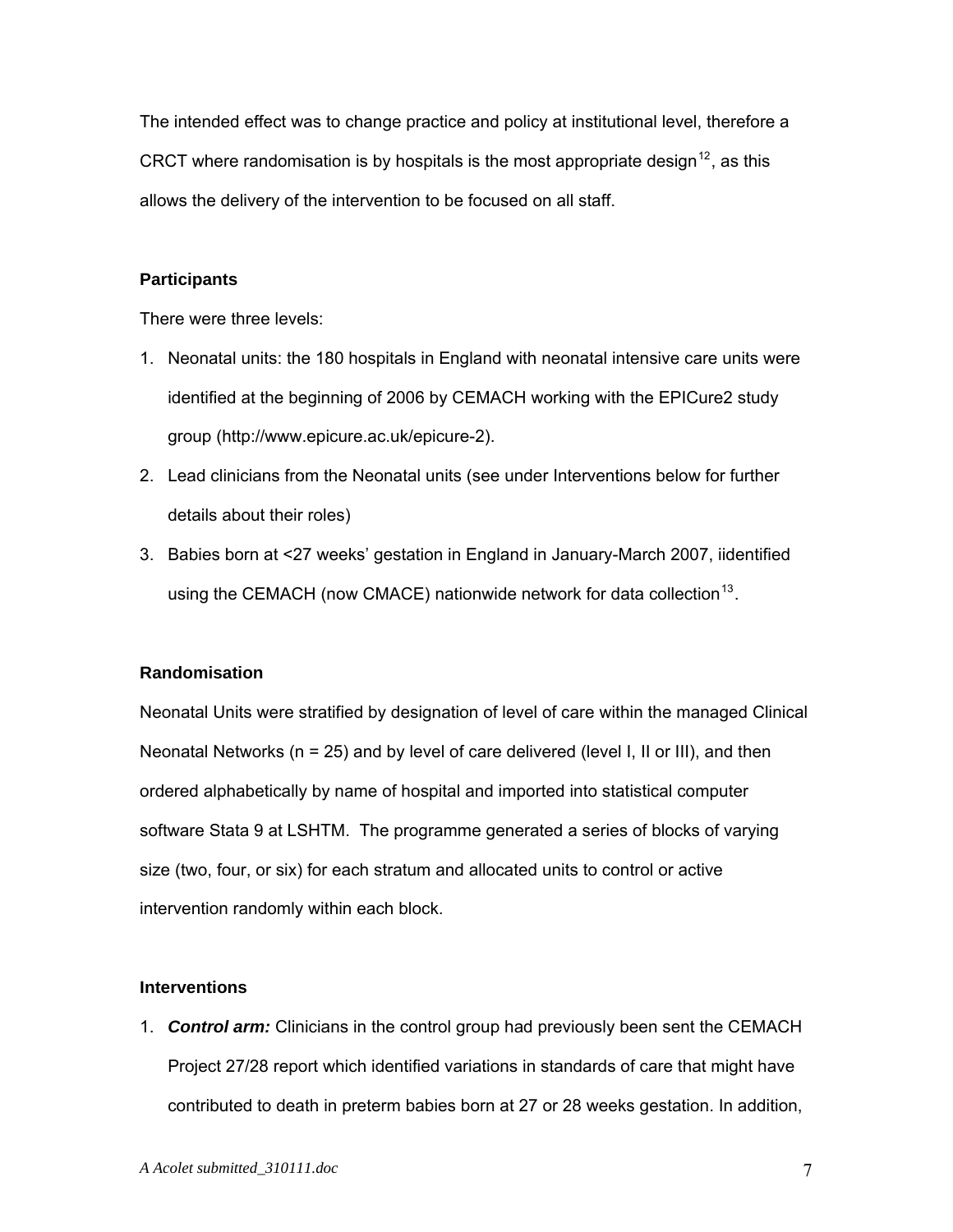they were informed about recommendations and the position statement on early care of the newborn available on the British Association of Perinatal Medicine website<sup>10</sup>, and sent an accompanying slide set specifically tailored for different audiences to aid discussions at local hospital clinical governance meetings.

- 2. *Active arm* (Box 1)*:* Clinicians in the active group received the same information but in addition were sent a letter explaining the BEADI study and asking them to volunteer to play one of the following roles:
	- a. Regional 'champions' who would attend two workshops (Web Tables 1 & 2) and then provide ongoing support to clinicians within their Network in implementing the research evidence;
	- b. Other Lead clinicians who would attend one workshop and work at implementing the research evidence in their own unit.

The workshops used an organisational development cycle<sup>[14](#page-3-1)</sup> in which a theoretical approach recognises and uses participants' experiential learning to provide a framework to inform the practical process of planned change and to introduce other approaches to manage change. These approaches are enha nced by practical hints, tips, and tools for local use. Within this framework, se lfnomination (volunteering) may enhance local communication and coordination, employee motivation and capability in the change process<sup>[15](#page-3-1)</sup>.

A third group of clinicians in the active arm did not volunteer for either of these roles.

#### **Outcomes**

The main outcomes were at the level of Unit policy and practice chosen to meet the following criteria: (i) the outcomes needed to be important; (ii) there was an evidence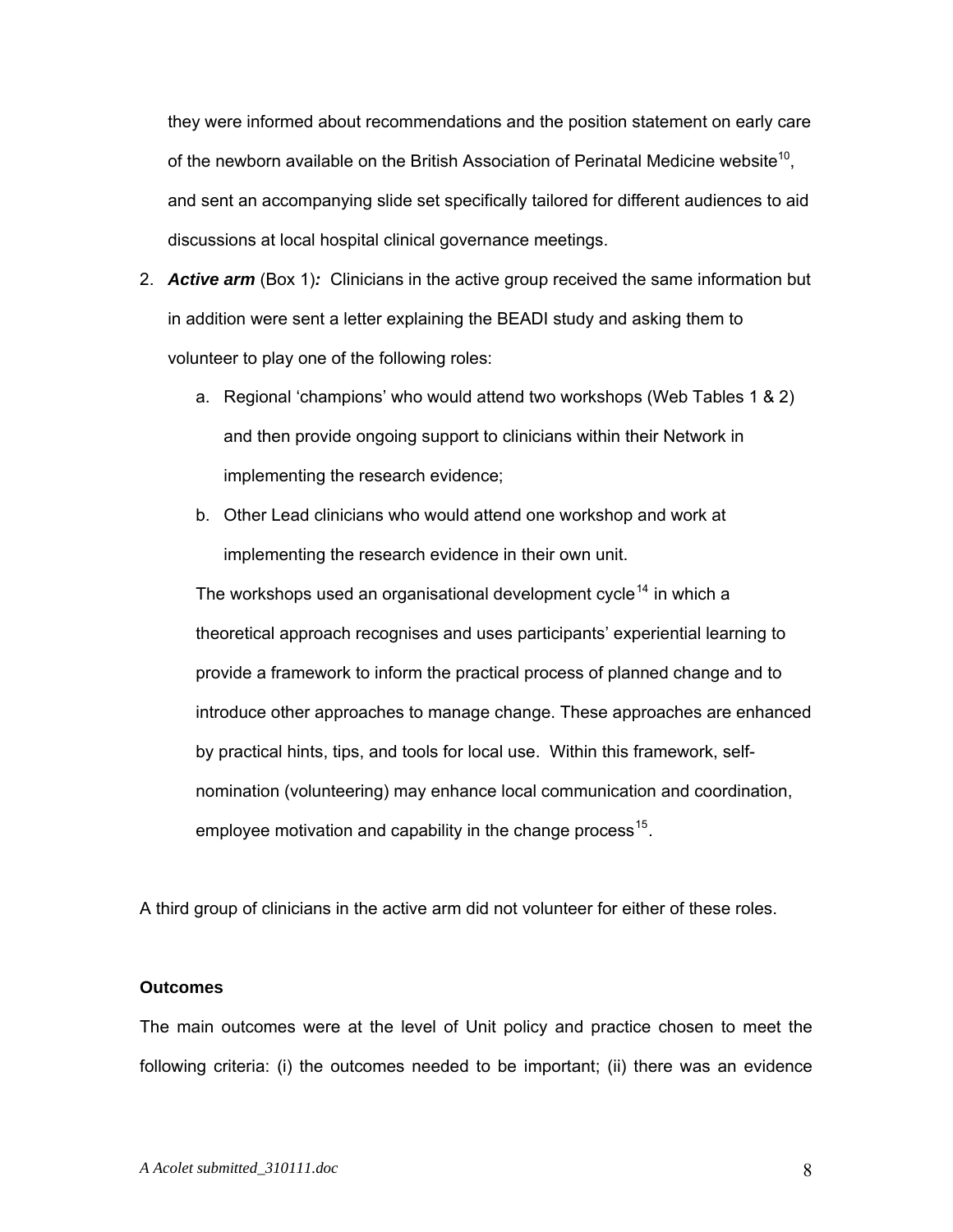base for interventions to address these outcomes; and (iii) the outcomes were those collected in the EPICure2 study (see below).

Project 27/28 showed that a delay in surfactant administration, hypothermia on admission, and inadequately experienced staff present at resuscitation at birth were strongly associated with death. Hence BEADI focused on these three main areas of neonatal care. The wording used to describe these outcomes was consolidated at the 2<sup>nd</sup> workshop (see Box 2).

#### **Data collection**

The BEADI study collaborated with the EPICure2 study group and CEMACH to avoid duplicating data collection. Data about pre-intervention unit *policies* were collected by EPICure2 in early 2006. No information about surfactant *policies* was available from EPICure2, nor about pre-intervention *practices* in time for the BEADI study. Postintervention data about both policies and practice were collected by CEMACH for January-March 2007.

#### **Sample size**

The power calculations were based on a two-stage approach for policies (units) and for practice (babies). Based on consultation with experts, we assumed pre-intervention rates of between 35% and 60% for the existence of policies for timing of surfactant administration, early temperature control and skill-mix of the resuscitation team. Data from 130 of the 180 neonatal intensive care units were available from EPICure2. This number would be sufficient to detect effect sizes (relative risks (RRs)) between 1.4 and 1.6, with 80% power at 5% level of statistical significance (two-sided test).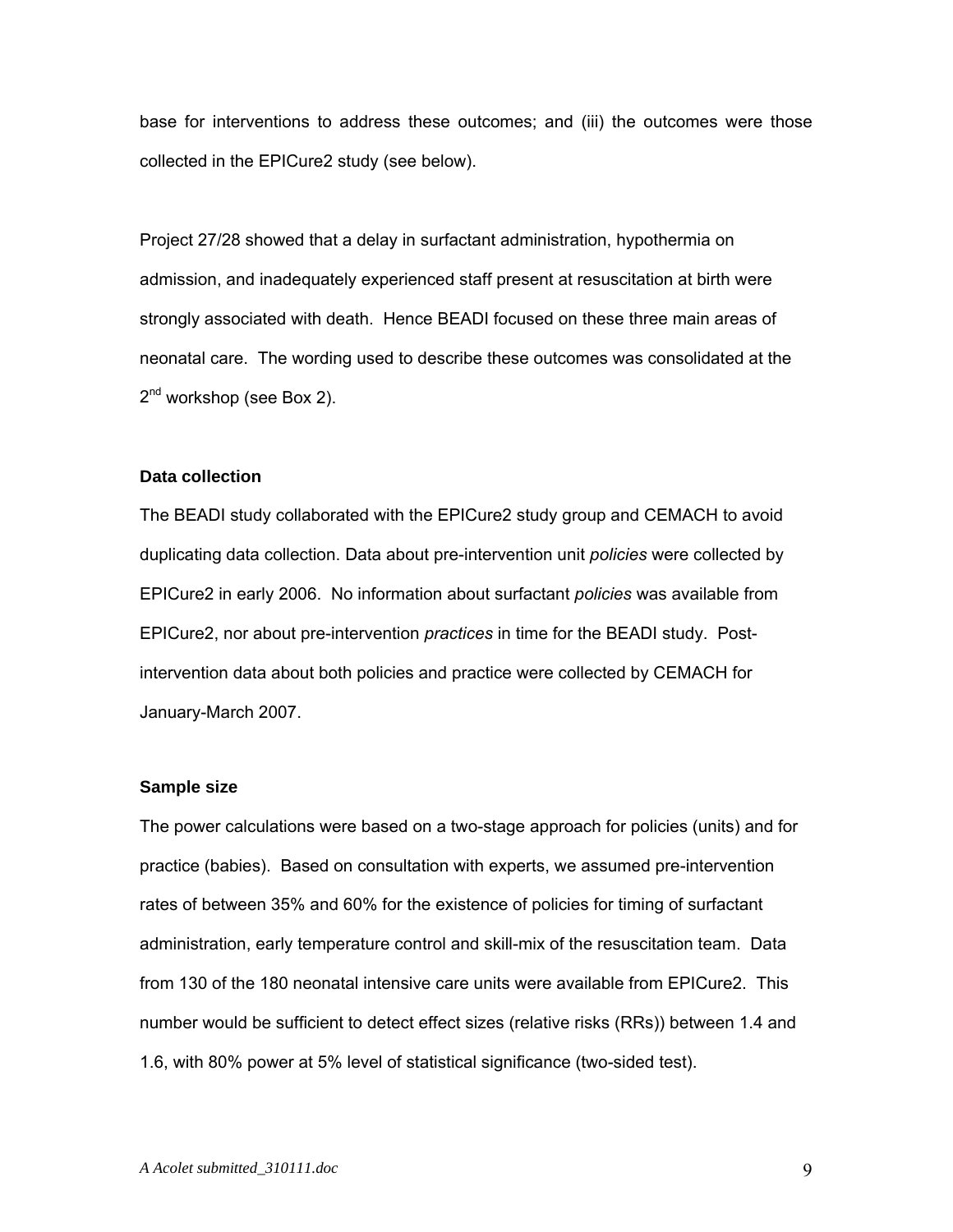The power calculations for practice outcomes were based on an estimated 1650 annual admissions for neonatal intensive care from 3,500 births of babies <27 weeks in England. Over a three month period, we therefore expected approximately 850 births and 400 admissions. We used a range of likely intra-cluster correlation coefficient (ICC) from published databases of active dissemination research in previous trials, to estimate the power to detect differences in practice between the trial arms. For example, 400 admissions will have around 80% power to detect a difference in practices from 40% to 55% (5% two-sided significance) with ICC of  $0.06^R$ .

After completing the initial power calculations, further information became available via the EPICure2 study, and we were able to randomise 180 units. The power calculations were therefore conservative and allowed for losses to follow up.

#### **Statistical analysis**

Analysis was based on intention to treat principles, comparing outcomes from all the hospitals allocated to active intervention with those allocated to control. For the policies, the analysis is based on hospitals. Fisher's exact test was used when the expected values in any cells were less than five. Analysis for practice outcomes is based on babies within hospitals, taking appropriate account of the clustering by using the generic Stata survey command to estimate design-based F statistics to assess significance levels and estimating effects using generalised models with standard errors adjusted for inter-group correlation. Subgroup analyses are based on the stratification factors. Exploratory per-protocol analyses compared outcomes from hospitals in the control arm to those in the active arm where a lead clinician attended one or more workshops.

#### **Ethical considerations**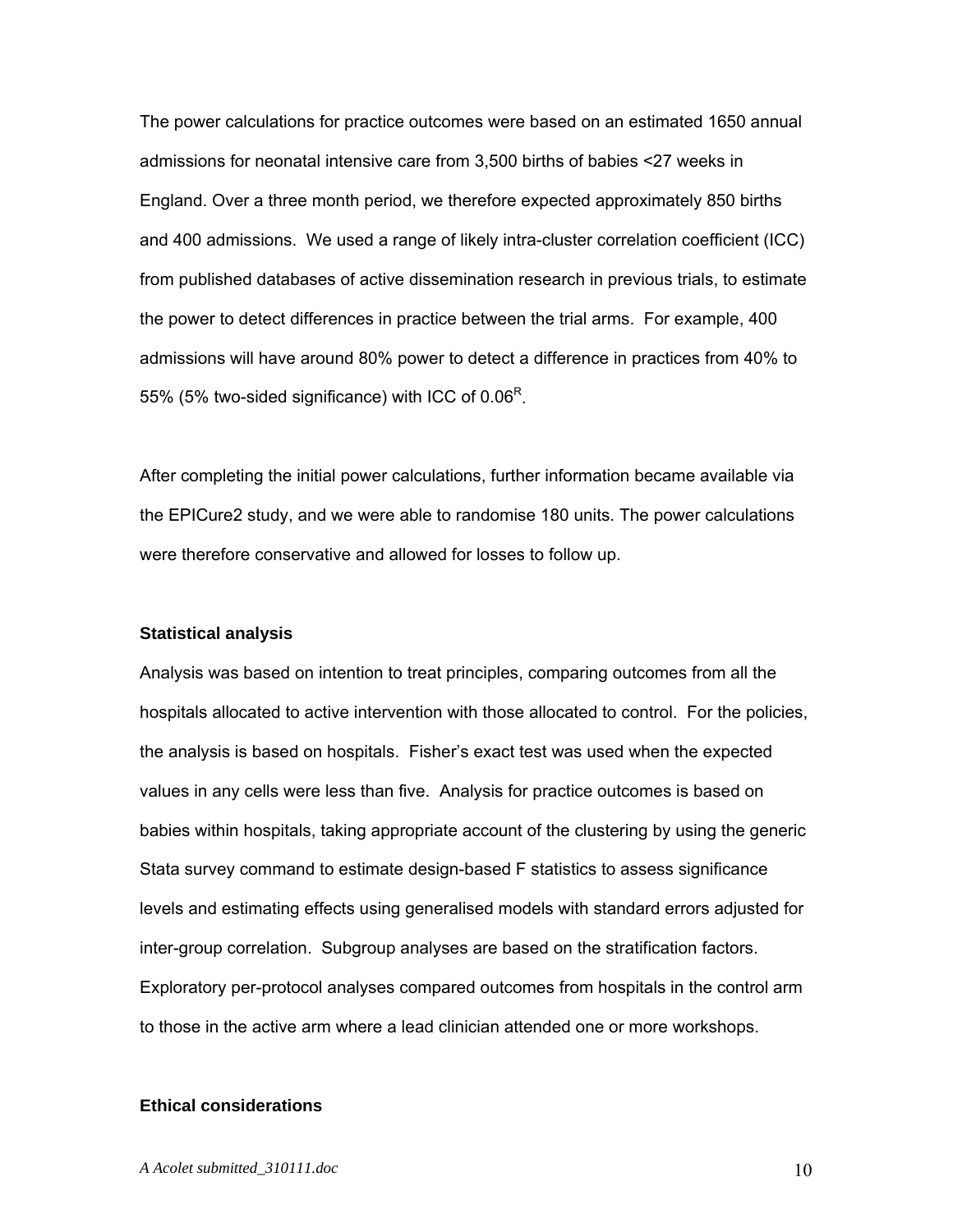<span id="page-10-0"></span>Approval for the study was granted by the Multi-centre Research Ethics Committee (MREC), and the East London and the City Local Research Ethics Committee (LREC). Consent for intervention was requested post-randomisation from the Lead clinicians (and their local RECs and Trust R&D departments) for units allocated to the active intervention arm. With the agreement of the EPICure2 Steering Committee, MREC approval was also granted for the download of selected data items to CEMACH from the EPICure2 study. Data about babies were anonymised, but data about centres were coded in order to allow linkage with the CEMACH 2007 data collection, and individual centres were not named in any publications. Although information about BEADI had been posted on the BAPM website, clinicians in the control arm were only asked for their consent to the CEMACH data collection for BEADI towards the end of 2006 to reduce the likelihood of changes in their behaviour related to the study outcomes (a modified Zelen design $1^{16}$  $1^{16}$  $1^{16}$ .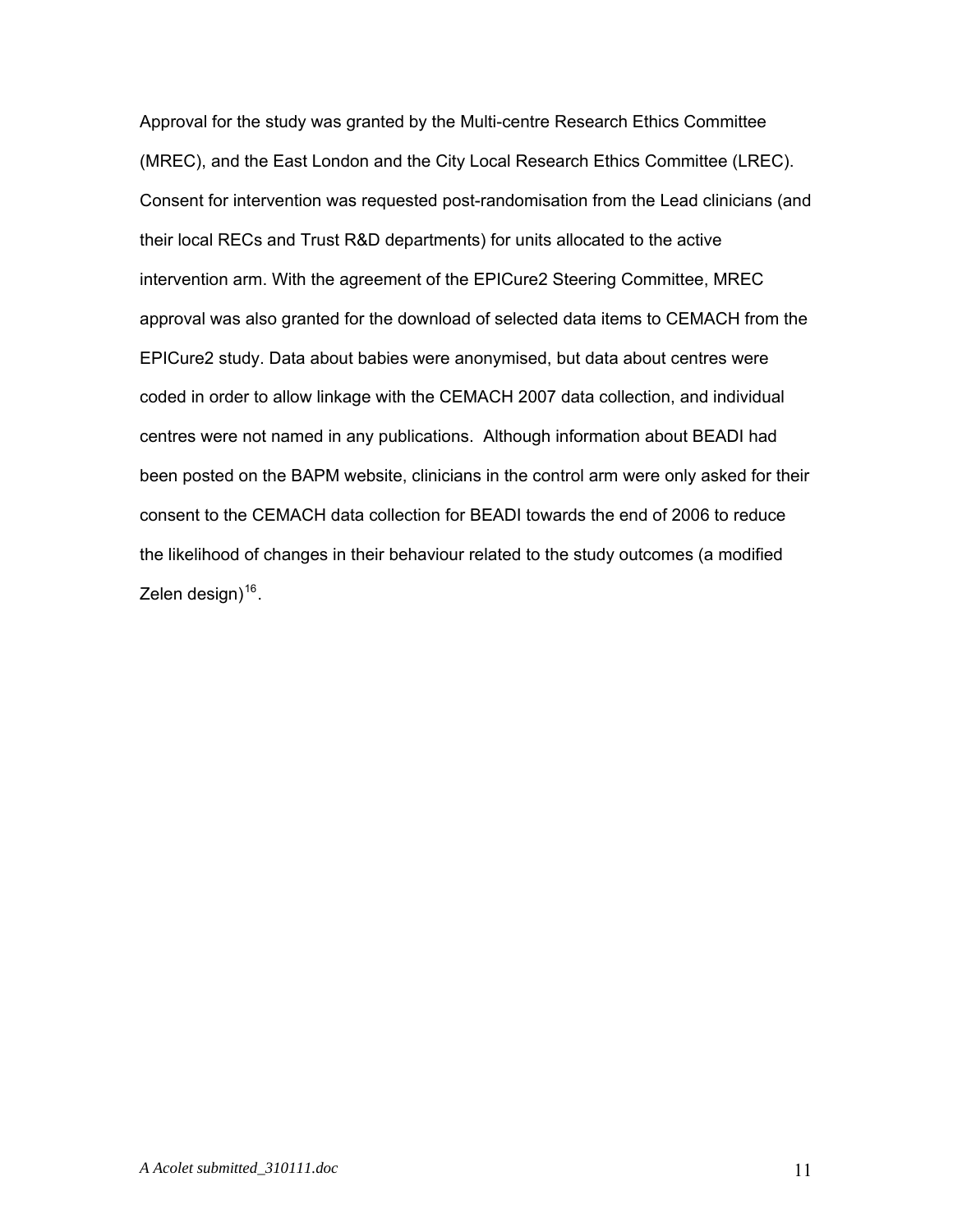#### **RESULTS**

Eighty seven of the 180 units were randomised into the active arm, and 93 into the control arm. Pre-intervention policy data were available from EPICure2 for 161 units (78 active (89.7%) and 83 control (89.2%)). The randomised groups were broadly comparable, and nearly all the units already had policies in place for prevention of hypothermia and for the resuscitation team at birth, before the trial began (Table 1).

A request to participate was mailed to the 87 clinical leads in the active arm early in 2006. Eleven did not wish to participate, and the LREC or Trust R&D department refused permission for a further two units. Representatives from 11 of the remaining 74 units volunteered to act as regional champions and attended both workshops in September and October 2006. Representatives of a further 37 units attended the 2<sup>nd</sup> workshop only, and 26 did not attend either workshop. No representatives from the control units were invited to or attended either workshop.

At the  $2^{nd}$  workshop, the wording of the key 'messages' for the champions and Clinical leads to disseminate and support was discussed and provisionally agreed, with further refinements during email follow up over the ensuring weeks (Box 2).

The costs of these workshops totalled £11,485 (consisting of the fees for the behavioural change experts, travel reimbursements, room hire and subsistence).

Information about *policies* in January-March 2007 was available for 131 units (62 active (71.3%) and 69 control (74.2%)). Although there was no scope for improvement in the percentage of units having a strategy for hypothermia prevention, the percentage where the strategy involved delivering the baby into a plastic bag or wrapping did increase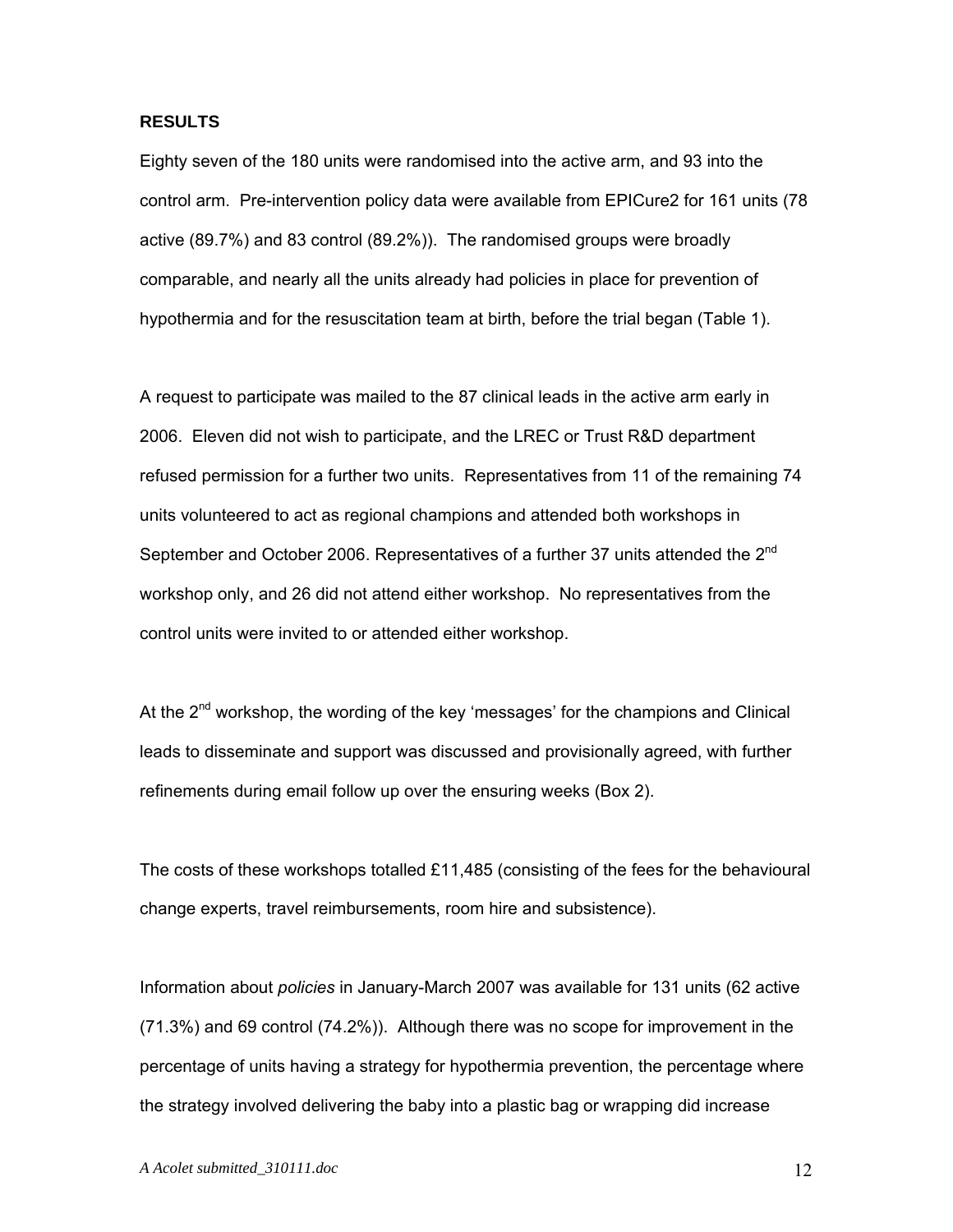(albeit only marginally) from 89% to 95%, but there was no evidence of a difference between the trial arms (RR 0.98, 95%CI 0.90 to 1.07; p=0.71). Similarly, the percentage where there was a policy about the paediatric staff present at the time of birth increased from 87% to 95%, but the difference between the trial arms, although not statistically significant, favoured the control arm (Table 2). This reflected the pre-intervention differences between the groups and, based on the 110 units with information at both time points, 9/51 introduced this policy in the active group compared to 4/59 in the control group.

Information about *practice* outcomes for January to March 2007 was available from 94 units for 355 babies born between 22 and 26 weeks (169 from 45 units in the active arm, and 186 from 49 units in the control arm). More of the babies in the control arm were male and their mean birth weight was lower than those in the active arm (Table 3). A slightly higher proportion of missing data was from the level 2 units. Babies in the active arm were more likely to have been given surfactant on the labour ward (RR=1.30; 95%CI 0.99-1.70); p=0.06); to have a higher temperature on admission to NICU (mean difference=0.29 $^{\circ}$ C; 95%CI 0.22-0.55; p=0.03); to have had the trunk delivered in a plastic bag (RR=1.27; 95%CI 1.01-1.60; p=0.04) than those in the control. The effect on having an 'ideal' resuscitation team at birth was in the same direction of benefit for the active arm (OR=1.18; 95%CI 0.97-1.43) but did not reach conventional levels of statistical significance (p=0.09) (Table 4).

Given the high percentage of hospitals adhering to the policies post intervention, it was not meaningful to undertake the formal planned subgroup analyses based on the stratification factors at policy level, or per-protocol analyses. In terms of practice outcomes, pre-specified subgroup analyses did not find any interactions between arm of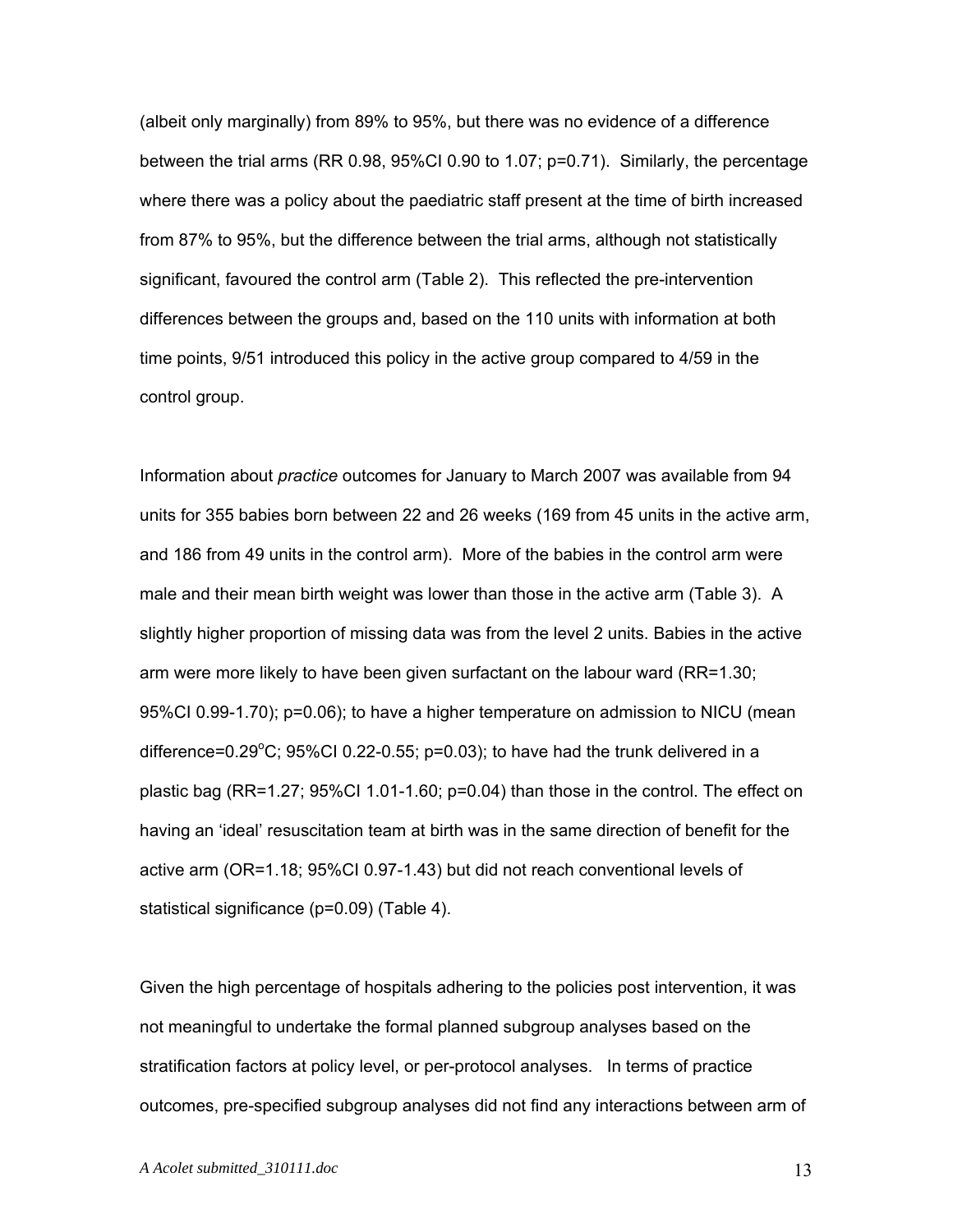the trial and level of care; however formal interaction tests were not undertaken between network and arm of the trial due to the high number of strata (25). In per-protocol analyses, the effect on practice appeared similar or only very slightly higher in the groups in which at least one workshop was attended (78.5% surfactant on labour ward, 79.1% delivery into plastic bag, 67.1% with 'ideal team, and mean temperature 36.4 compared to 78.3 %, 78.8%, 67.7% and 36.5 respectively).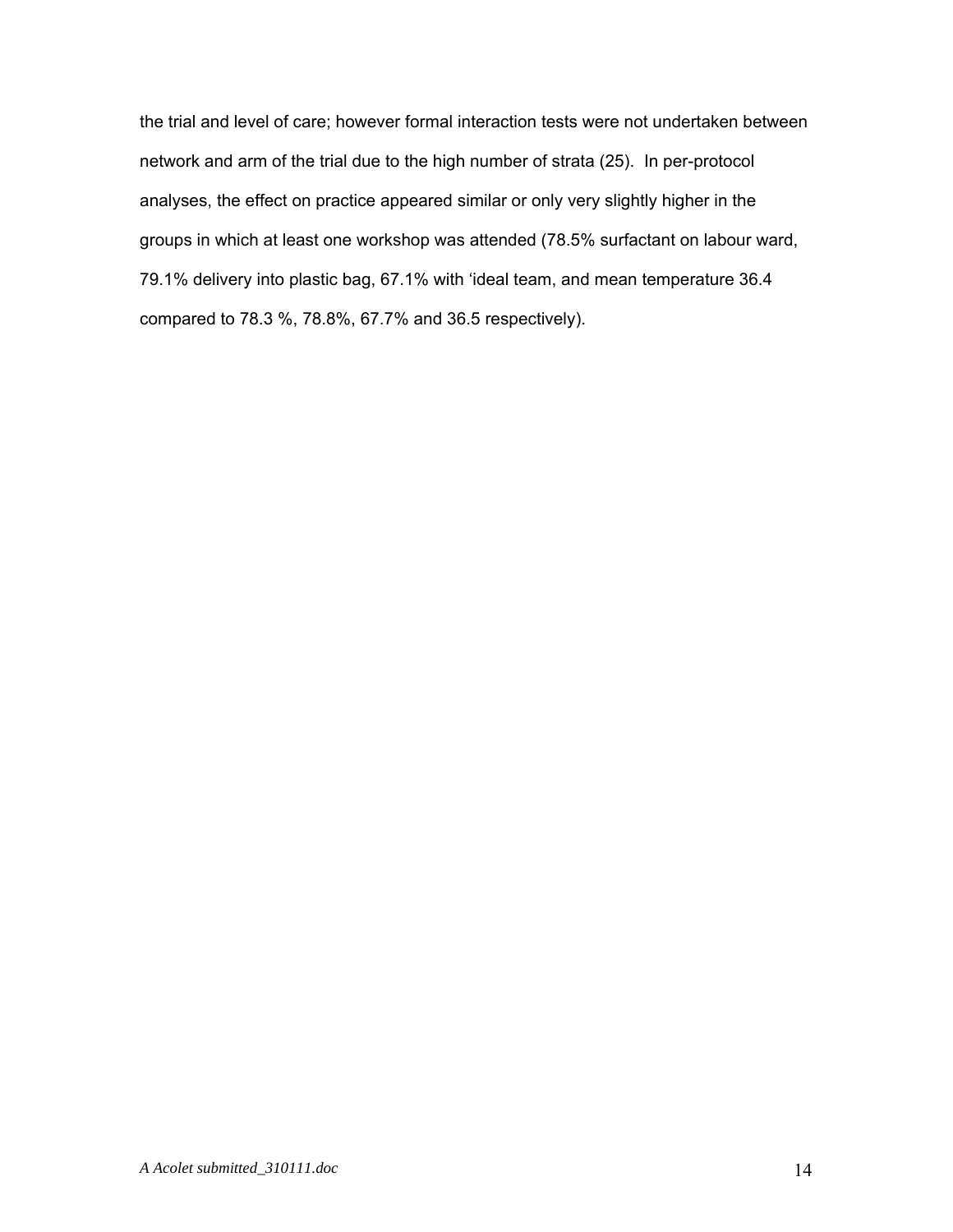#### **DISCUSSION**

This cluster randomized trial is the first trial in neonatal medicine in England to evaluate methods for translating research into local policies and practice. The catchment area was nationwide and the methods were rigorous. Using an innovative 'active' knowledge transfer strategy led to significant changes in practice compared with passive dissemination of the research report, a slide package and a 'position statement' on a website. The costs of the intervention (including workshop facilitators, travel, room hire and food) were modest.

Limitations related to the lack of prior information about the extent to which the policy and practice outcomes were already in place. This meant that there was little scope for improving the policy outcomes (ceiling effects), and there was less power than planned for the practice outcomes. In addition, a RCT about the use of occlusive plastic wrapping was in progress

([http://clinicaltrials.gov/ct2/show/record/NCT00930917?term=occlusive+wrapping&rank=](http://clinicaltrials.gov/ct2/show/record/NCT00930917?term=occlusive+wrapping&rank=1) [1](http://clinicaltrials.gov/ct2/show/record/NCT00930917?term=occlusive+wrapping&rank=1))

Another potential limitation of the study was the extent of loss to follow up. This was, however, equal in both trial arms and built into the power calculations. Although it appears that a higher proportion of level 2 hospitals may have had missing data compared to levels 1 and 3, the numbers (20 missing hospitals) are too small to draw confident conclusions about implications for generalisability.

There may have been some dilution of effects because even the control arm received information about Project 27/28 with a slide set for further dissemination. Also, although clinicians in the control arm were not formally told about their BEADI allocation until late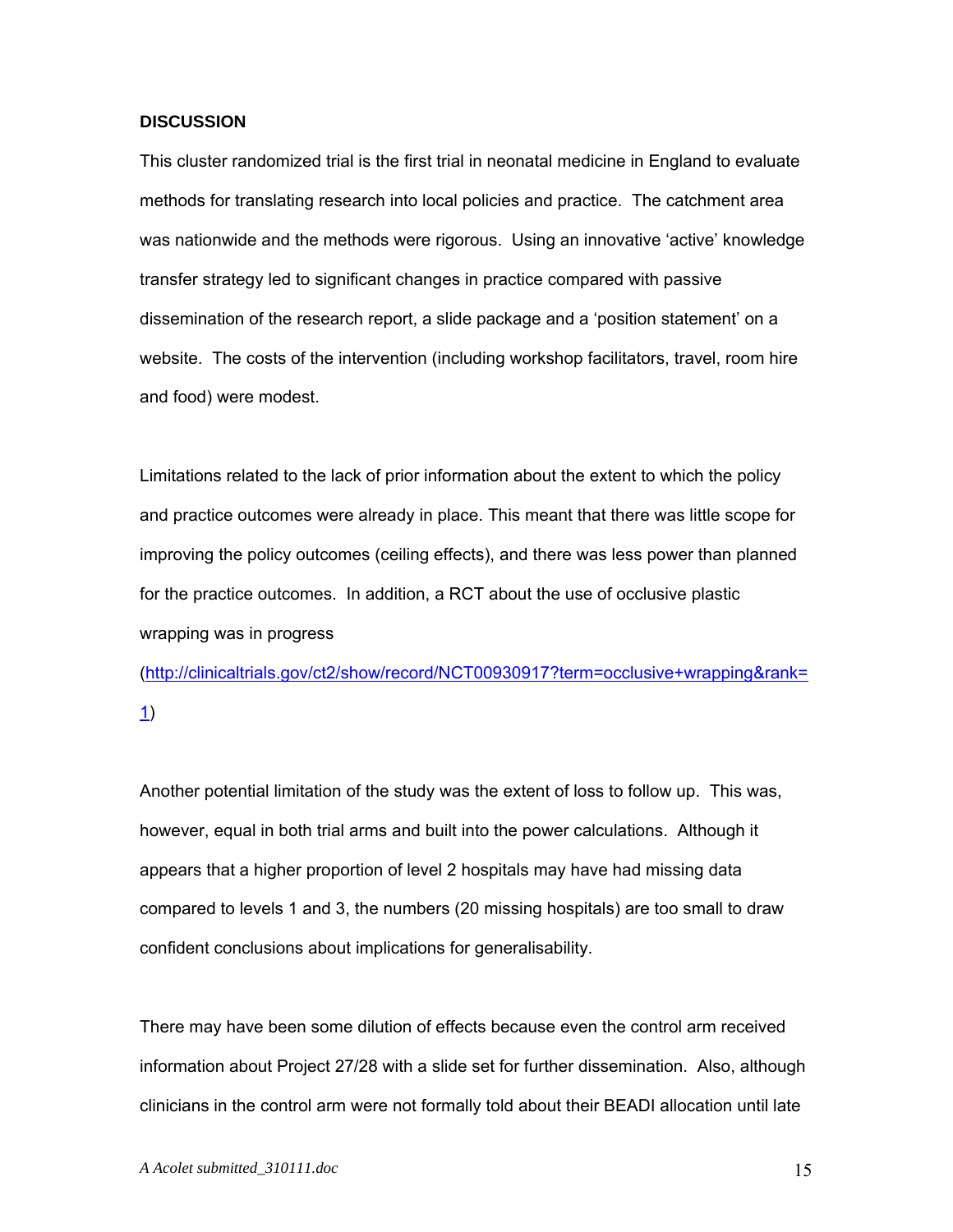2006 (*de facto*, blinded), it is possible they could have then changed their policies or practice, or amended data from their units in a biased way. This seems unlikely. The active intervention might have been more successful if representatives of more of the units attended either workshop. The level of take up was in part a consequence of the decision to ask for consent only after randomisation (the modified Zelen design<sup>[16](#page-10-0)</sup>). This may have reduced power, but meant that the initial decision to participate in the study was not biased by knowledge of the allocation.

The intervention might have been more effective if a more intensive approach was used. Although the BEADI team facilitated further contacts and support for the clinicians in the Active arm via email and telephone over the following 2-3 months, the intervention was less intensive than in the Vermont Oxford trial which used a tight network of clinicians who worked together and were receptive to quality improvement and benchmarking of their performance<sup>[17](#page-3-1)</sup>. In addition, the Vermont Oxford trial used a two-day interactive, collaborative improvement workshop ; social networking during the meeting (which has been shown to contribute to the success of collaborative initiatives); interactive networking with good communication between the main centre collecting evidence and detailing it proactively to the different hospitals in the network; and the use of the continuous quality improvement concept applied through the Rapid Cycle Improvement Process (RCIP)<sup>[18](#page-3-1)</sup>. Two further quality improvement cluster randomised trials were published after the BEADI fieldwork, both also in North America and both using preexisting networks of clinicians. One focused on benchmarking and did not find a significant effect on bronchopulmonary dysplasia (BPD) -free survival, although the study was confounded by an unexpectedly low rate of BPD in the pre-intervention year, making improvement more difficult<sup>[19](#page-4-0)</sup>. Lee et al<sup>[20](#page-4-0)</sup> randomised units to quality improvement strategies focusing on either reducing BPD or nosocomial infection. There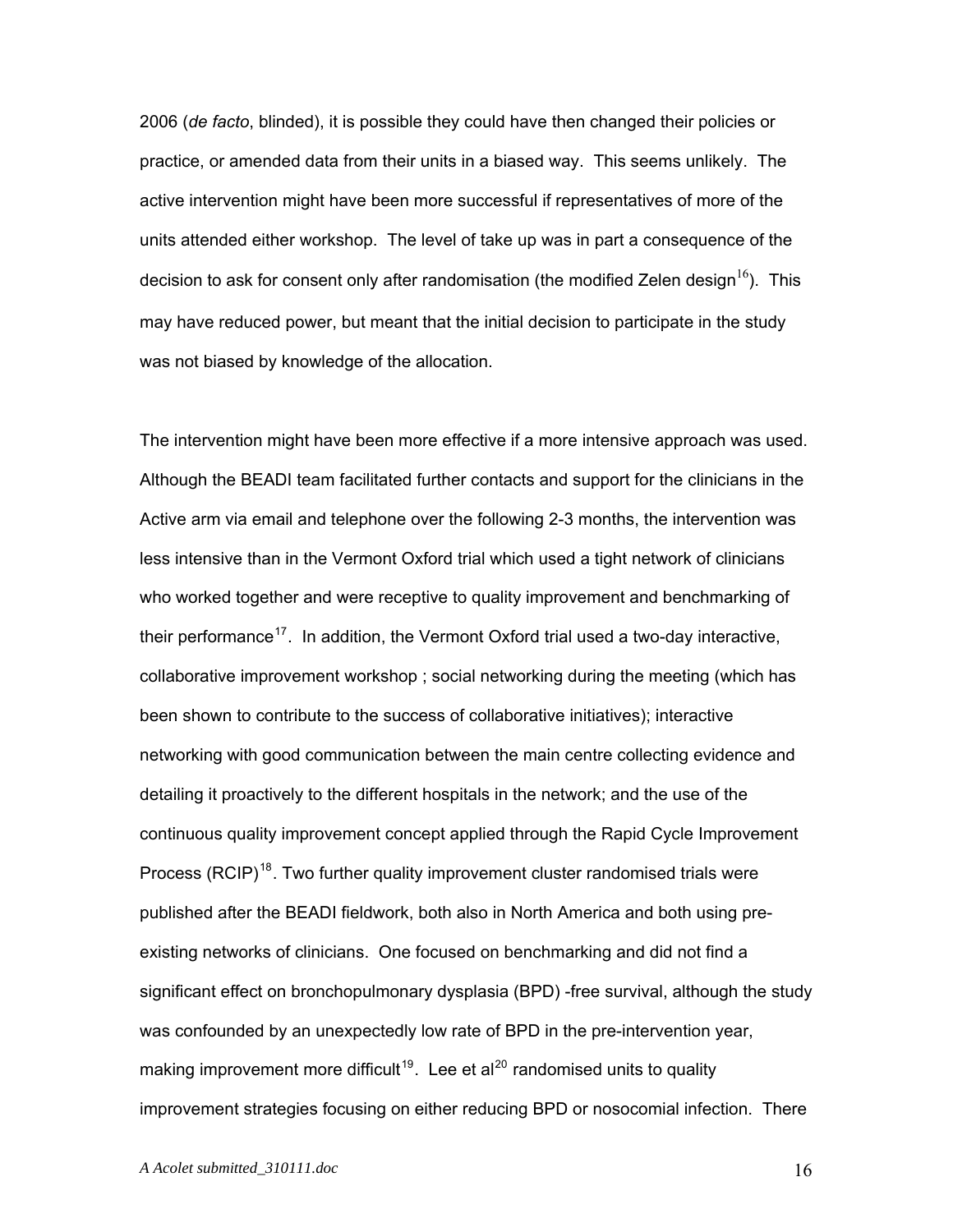was a clear benefit for reducing BPD, but not for reducing nosocomial infection (as this also improved in the non-nosocomial infection arm).

The less intensive approach taken in BEADI, however, was more suited to the UK and similar settings where it can be seen as part of continuing professional development within the NHS. The costs (including workshop facilitators, travel, room hire and food) were modest. Recent progress in the role of the Managed Clinical Neonatal Networks, and greater use of internet communications, including conference calls, should be considered when developing this promising approach to translational medicine in the future.

In conclusion, this active approach to research dissemination is both feasible and costeffective in the NHS.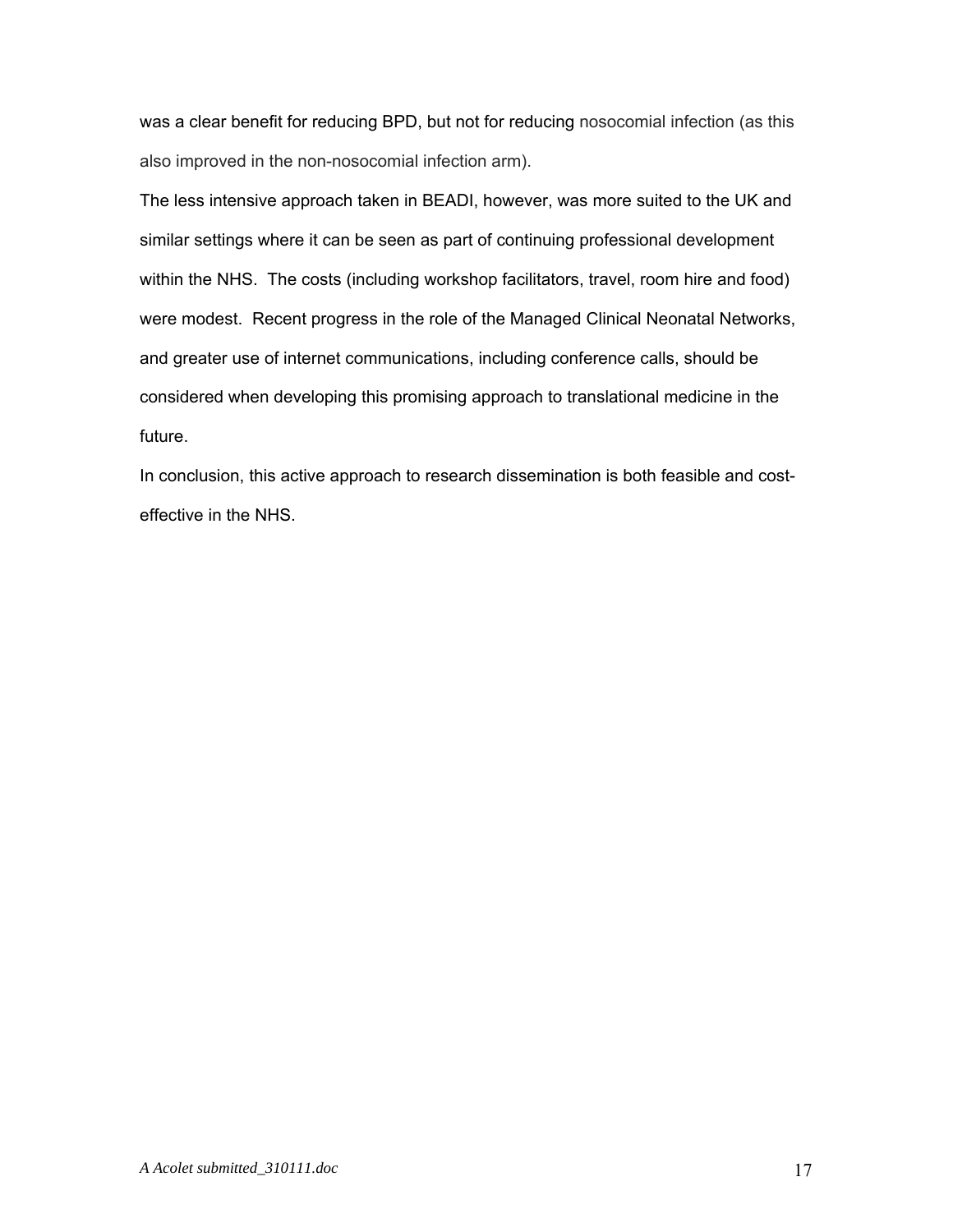#### **ACKNOWLEDGEMENTS:**

We would like to thank all the clinicians who responded to the invitation to participate, and especially those involved in one or more of the workshops; Charlotte Bennett, Ian Laing, David Field for speaking at the  $2^{nd}$  workshop; Bliss and CMACE (formerly CEMACH); and all others described below.

#### **FUNDING and SPONSORSHIP**

The trial was funded by the Bliss Innovation in Care Programme. Further support, including additional data collection, was provided by CEMACH (now CMACE), who acted as the sponsor. Both Bliss and CEMACH were represented on the Steering Committee for the trial and provided comments on study design; the collection and interpretation of data; the writing of the report and in the decision to submit the article for publication.

#### **CONTRIBUTORSHIP**

Dominique Acolet (DA) and Diana Elbourne (DE) had the original idea for the study; Michael Weindling (MW) was a co-applicant to Bliss for funding and a member of the Trial Steering Committee with Andrew Wilkinson (AW) (Chair), Kate Costeloe (KC), Jane Abbott (JA), Richard Condon (RC), and Shona Golightly (SG). RC, SG, Jana Kovar and particularly Rosie Houston (RH) provided support at CEMACH; John Lavis (JL) helped with the literature review; Deborah Davidson, Kim Jelphs, and Edward Peck helped to develop and deliver the interventions; the EPICure2 team (especially KC and Elizabeth Draper) supported data collection; Felicity Clemens provided the randomisation; Elizabeth Allen supported DA in the statistical analyses and completed the analyses when DA was unable to due to his deteriorating health. DA and DE wrote the first draft of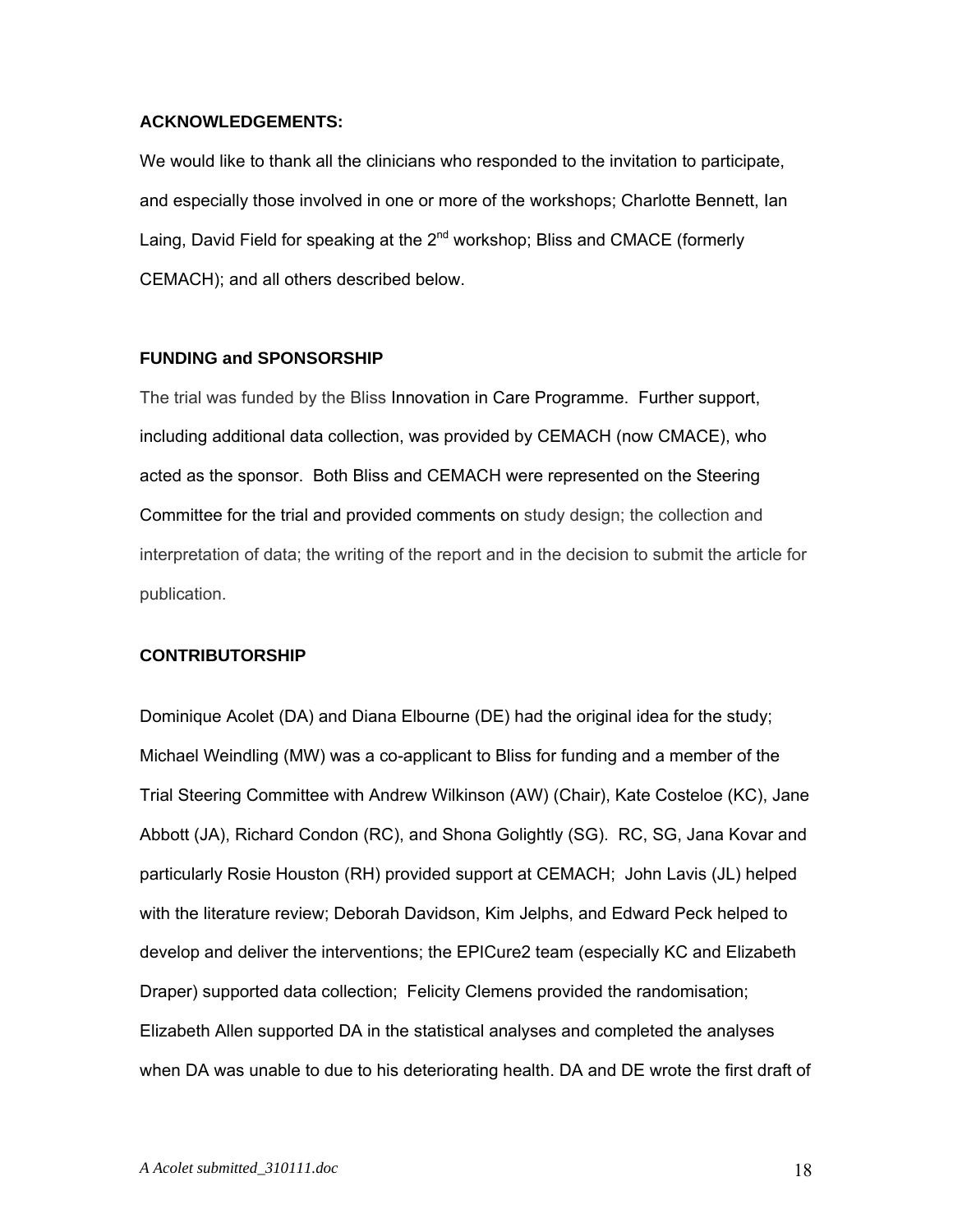the paper. Except for the late DA, all co-authors (DE, AW, EA, RH and KC) have commented on and agreed the final version. DE is the guarantor.

### **Copyright**

The Corresponding Author has the right to grant on behalf of all authors and does grant on behalf of all authors, an exclusive licence (or non exclusive for government employees) on a worldwide basis to the BMJ Publishing Group Ltd, and its Licensees to permit this article (if accepted) to be published in Archives of Disease in Childhood and any other BMJPGL products and to exploit all subsidiary rights, as set out in our licence at http://resources.bmj.com/bmj/authors/checklists-forms/licence-for-publication).

### **Competing Interests**

All authors declare that the answer to the questions on your competing interest form are all No and therefore have nothing to declare.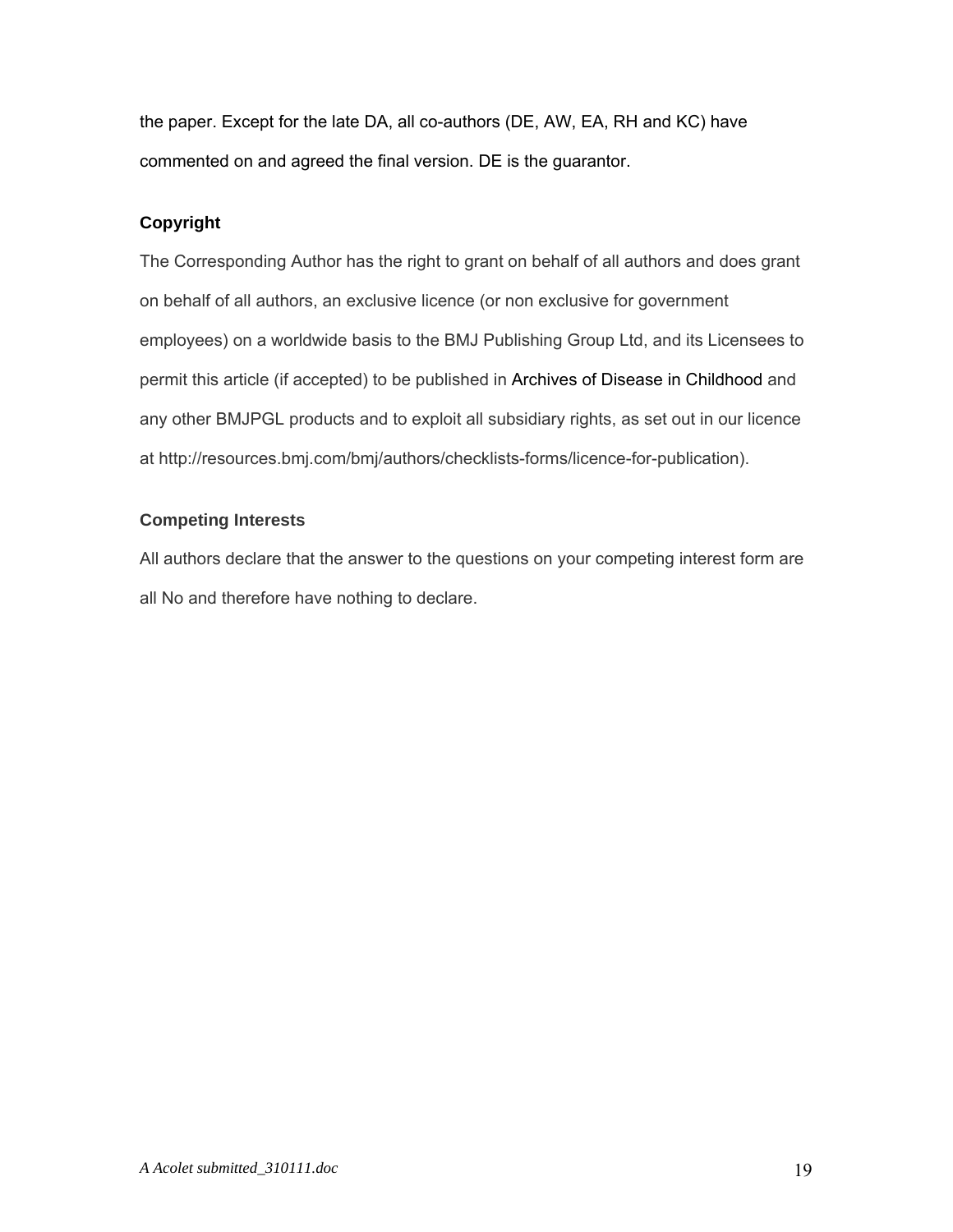## **Box 1: The intervention**

- 1. Workshop 1, September 2006 provided regional champions with time to explore: a) the theory and practice of NHS organisational change; b) the role of champions as leaders; c) behaviour change principles and the human dimension of changes and d) how to develop practical skills to effect and sustain change in order to support health care staff in their workplace. The attendees were supervised by trainers with expertise in organisational change.
- 2. At workshop 2, a week later, the regional champions and trainers, were joined by consultants and senior nurses from the 'active' units to explore: a) the research evidence in specified clinical areas (see Outcomes below) summarised in lectures from national clinical leaders; b) benchmarking of individual policies and practices and c) introduction to tools and practice of change. The clinical leads were then asked to determine actions to: a) develop responses to suggested areas of changes locally and b) the support and processes needed to achieve these changes.
- **3.** After the Workshops, the trial team distributed preliminary benchmarking information to allow participating units to see how practices in their own centres compared to practices in England overall. The team also facilitated further contacts and support via email and telephone over the following 2-3 months.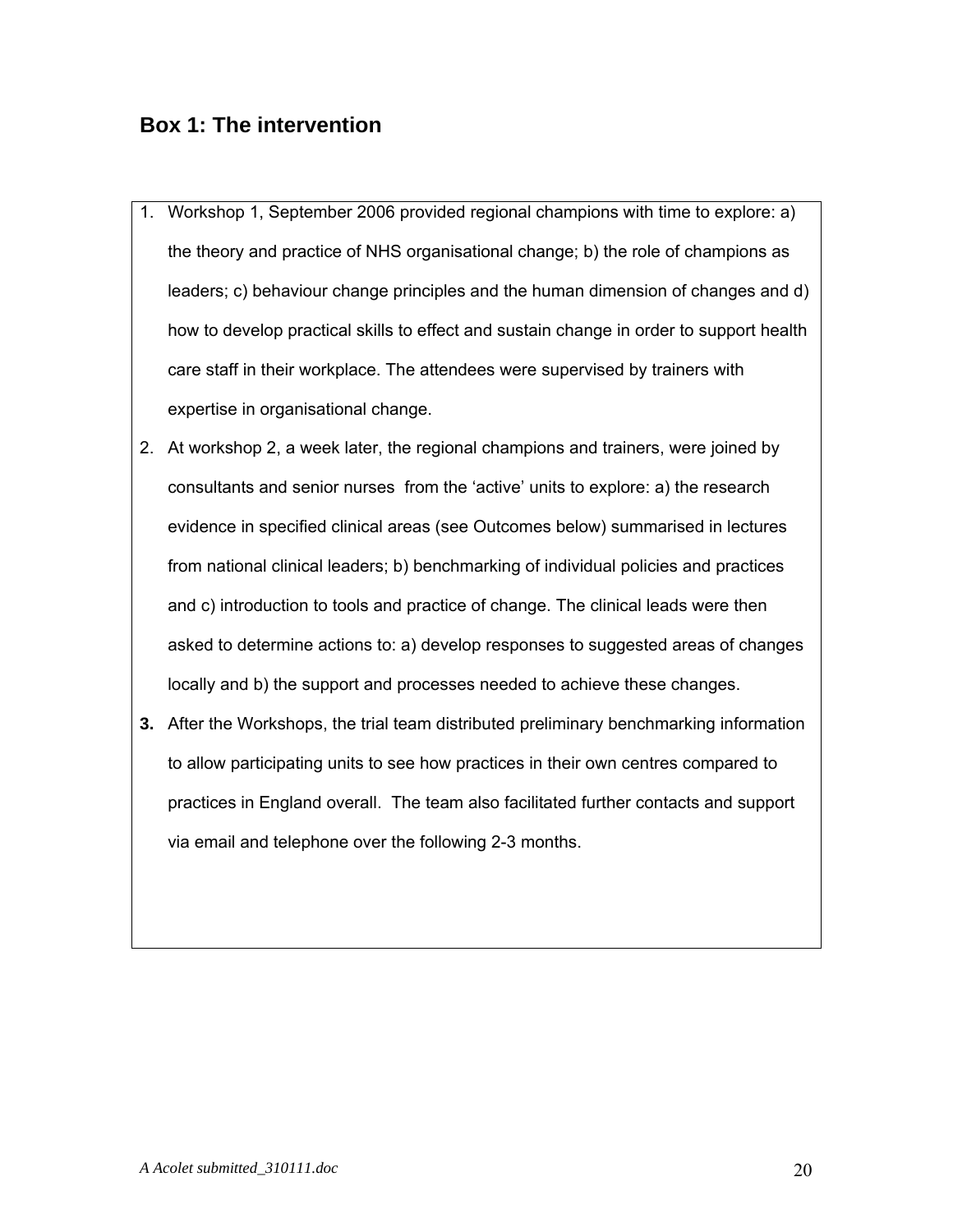## **Box 2: Practice Aims**

*(As agreed at, and shortly after, the Workshops)* 

- 1. All intubated babies (<27 weeks) should receive surfactant within an hour of birth (as early as compatible with safety)
- 2. At all births  $\leq 27$  weeks gestational age, the following should be called and be present before the baby is delivered: A consultant paediatrician or a middle grade practitioner and a Senior House Officer or an Advanced Neonatal Nurse Practitioner
- 3. Core temperature on admission to NICU should be ≥ 36°C *(taken electronically)*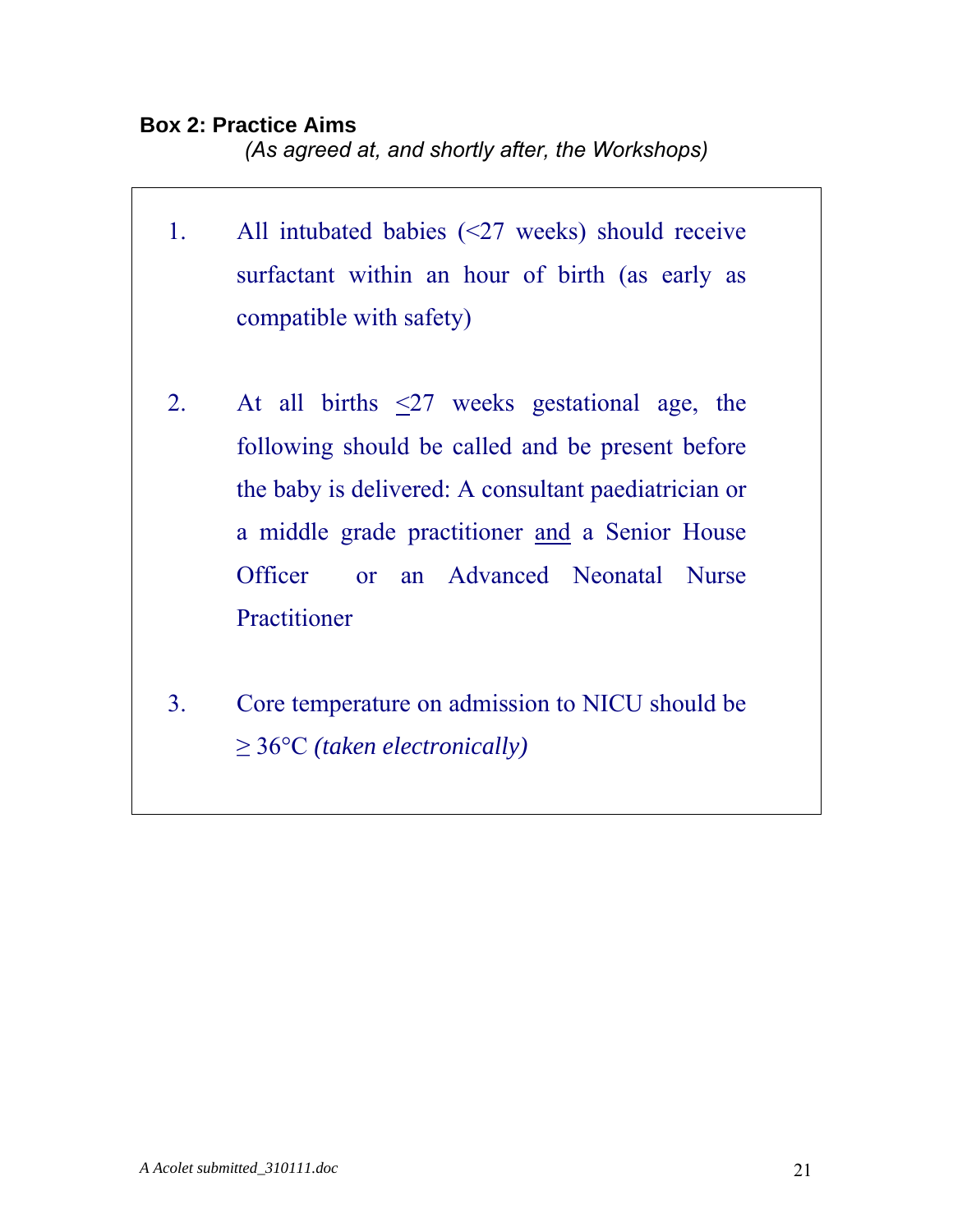|                                                       | <b>Random Allocation</b> |                |
|-------------------------------------------------------|--------------------------|----------------|
|                                                       | <b>Active</b>            | <b>Control</b> |
| <b>All units</b>                                      | $n = 87$                 | $n=93$         |
| Unit level $1 - n$ (%)                                | 19(21.8)                 | 20(21.5)       |
| Unit level $2 - n$ (%)                                | 42 (48.3)                | 47(50.5)       |
| Unit level $3 - n$ (%)                                | 26(29.9)                 | 26(28.0)       |
|                                                       |                          |                |
|                                                       |                          |                |
| Units with information available about pre-           | $N=78$                   | $N=83$         |
| intervention policies                                 |                          |                |
| Unit level $1 - n$ (%)                                | 17(21.8)                 | 18(21.7)       |
| Unit level $2 - n$ (%)                                | 37(47.4)                 | 41(49.4)       |
| Unit level $3 - n$ (%)                                | 24(30.8)                 | 24(28.9)       |
| No of admissions to neonatal unit in $2005*$ - median | 302 [242,443]            | 309 [228,397]  |
| [IQR]                                                 |                          |                |
| No of admissions to neonatal unit for babies with     | 48.5 [30,8]              | 44 [24,68]     |
| birthweight $\leq 1.5$ kg in 2005 $*$ - median [IQR]  |                          |                |
| Policy specifying which paediatric staff should be    | 64/77(83.1)              | 74/82 (90.2)   |
| present at an extremely preterm birth - $n$ (%)       |                          |                |
| Strategy for hypothermia prevention - $n$ (%)         | 75 (96.2)                | 80 (96.4)      |
| Strategy for hypothermia prevention involving         | 67(85.9)                 | 77 (92.8)      |
| delivering the baby into a polythene bag $n$ (%)      |                          |                |
|                                                       |                          |                |

# **Table 1: Characteristics of units and pre-intervention policies**

\* or 2004 if 2005 data not available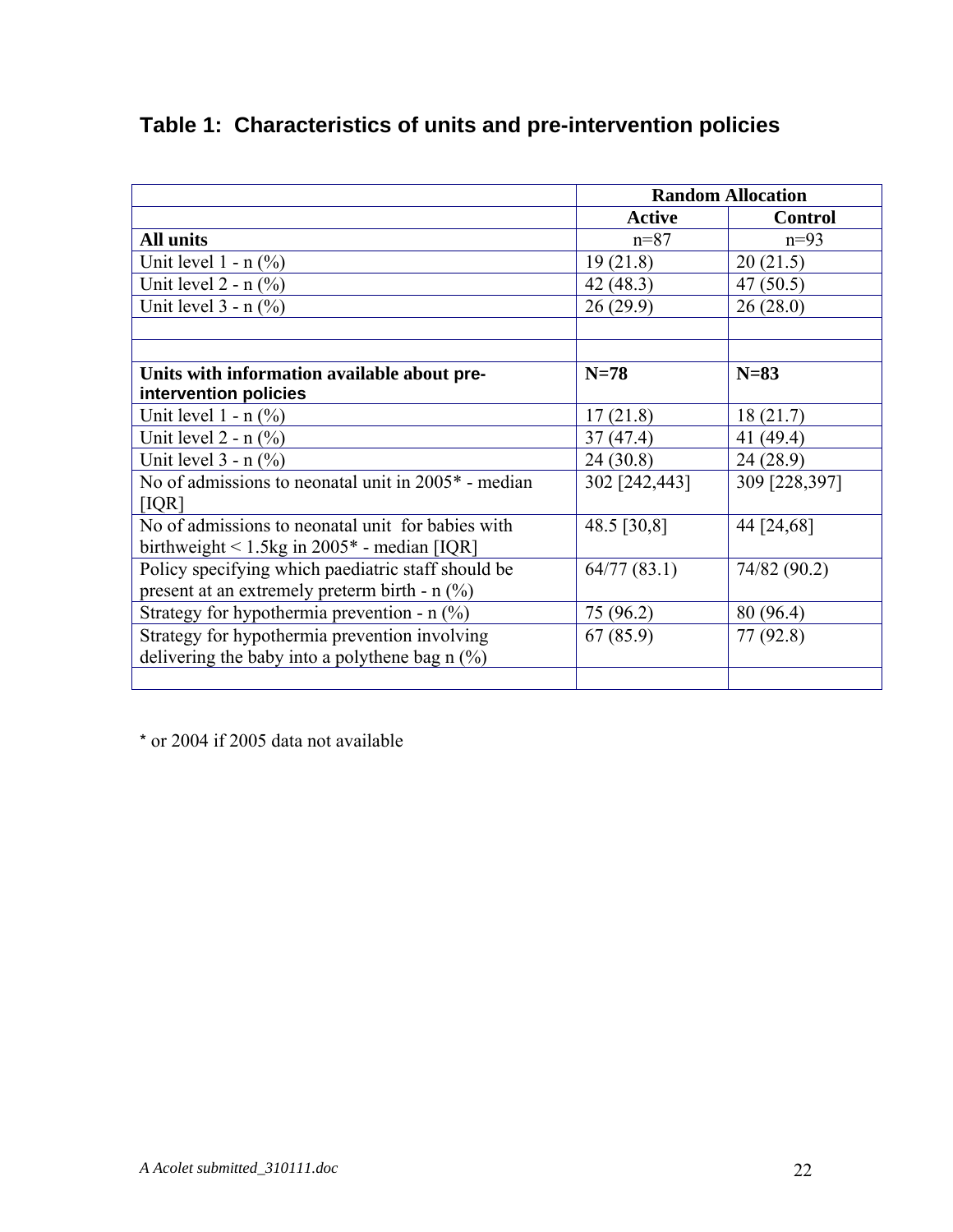|                                    | <b>Random Allocation</b> |                  | <b>RR</b><br>$(95\%CI)$ | Р-<br>value |
|------------------------------------|--------------------------|------------------|-------------------------|-------------|
|                                    | Active $(n=87)$          | Control $(n=93)$ |                         |             |
| Information not available          | 25                       | 24               |                         |             |
|                                    | $N = 62$                 | $N = 69$         |                         |             |
|                                    | $n$ (%)                  | $n$ (%)          |                         |             |
| Policy specifying which            | 55/61 (90.2)             | 67/68(98.5)      | 0.92                    | 0.052       |
| paediatric staff should be present |                          |                  | [0.84, 0.99]            |             |
| at an extremely preterm birth      |                          |                  |                         |             |
| Strategy for hypothermia           | 61(98.4)                 | 67/68(98.5)      | 1.00                    | 1.00        |
| prevention                         |                          |                  | [0.96, 1.04]            |             |
| Strategy for hypothermia           | 58 (93.6)                | 63/66(95.5)      | 0.98                    | 0.71        |
| prevention involving delivering    |                          |                  | [0.90, 1.07]            |             |
| the baby into plastic bag or       |                          |                  |                         |             |
| wrapping                           |                          |                  |                         |             |
|                                    |                          |                  |                         |             |

# **Table 2: Policies post-intervention**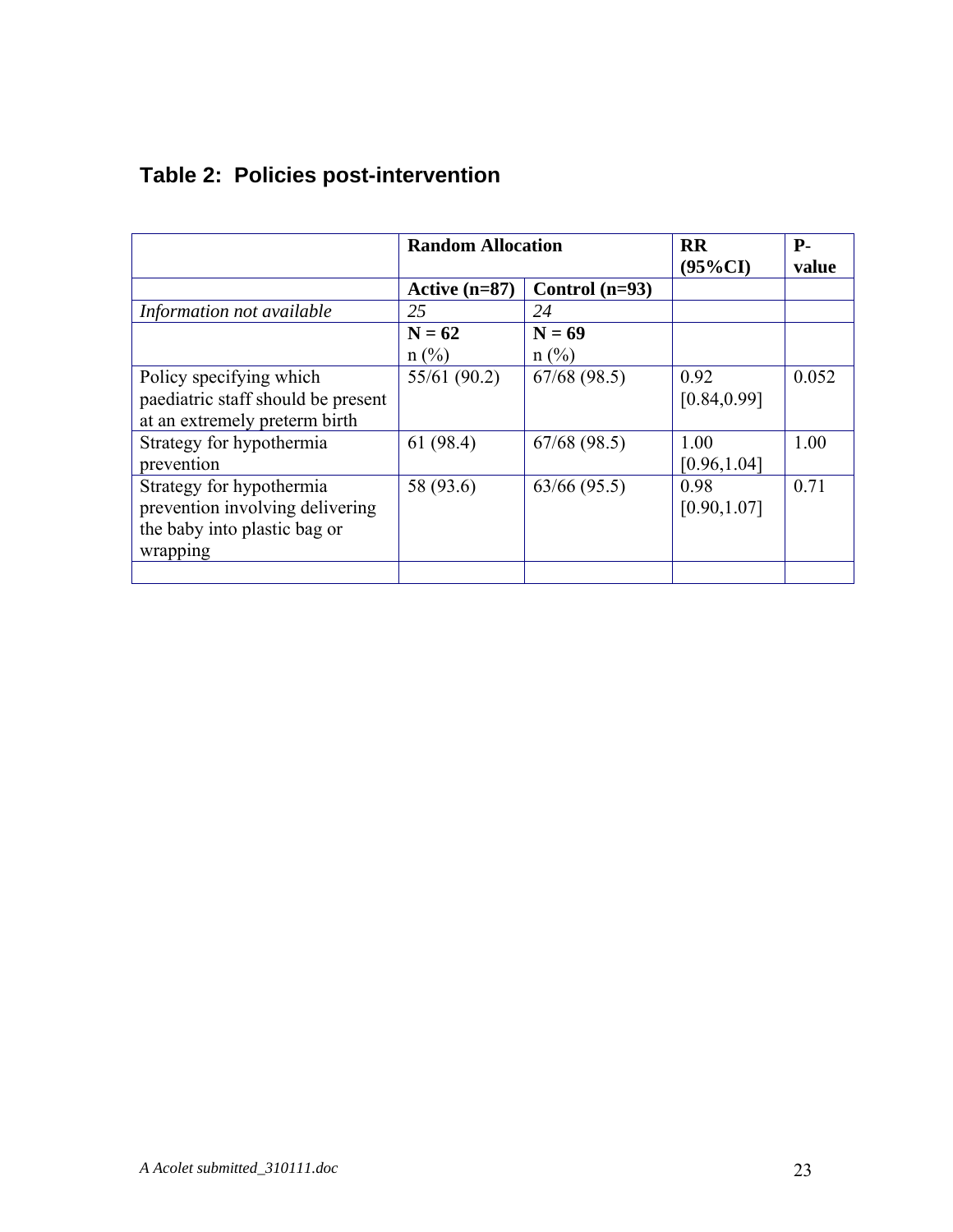|                                       |             |            | P value |
|---------------------------------------|-------------|------------|---------|
|                                       | Active      | Control    |         |
|                                       | $N = 186$   | $N=169$    |         |
| Sex male $n$ (%)                      | 93 (50.8)   | 104(61.5)  | 0.05    |
| Birth weight (kg) -                   | 0.78(0.01)  | 0.73(0.01) | 0.01    |
| mean $(SD)$                           |             |            |         |
| Gestational age                       | 24.8(0.09)  | 24.6(0.10) | 0.27    |
| (weeks) - mean (SD)                   |             |            |         |
| Congenital anomaly                    | 8(4.3)      | 3(1.8)     | 0.18    |
| $- n (%)$                             |             |            |         |
| Caesarean section $-$                 | 63 (33.9)   | 45(26.6)   | 0.21    |
| $n$ (%)                               |             |            |         |
| No heartbeat $\omega$ birth           | 18(9.7)     | 17(10.1)   | 0.93    |
| $- n$ (%)                             |             |            |         |
| Heart rate <100 $\omega$ 5            | 41 $(22.0)$ | 50(29.6)   | 0.14    |
| mins - $n$ $\left(\frac{9}{0}\right)$ |             |            |         |
|                                       |             |            |         |

# **Table 3: Characteristics of babies post-intervention**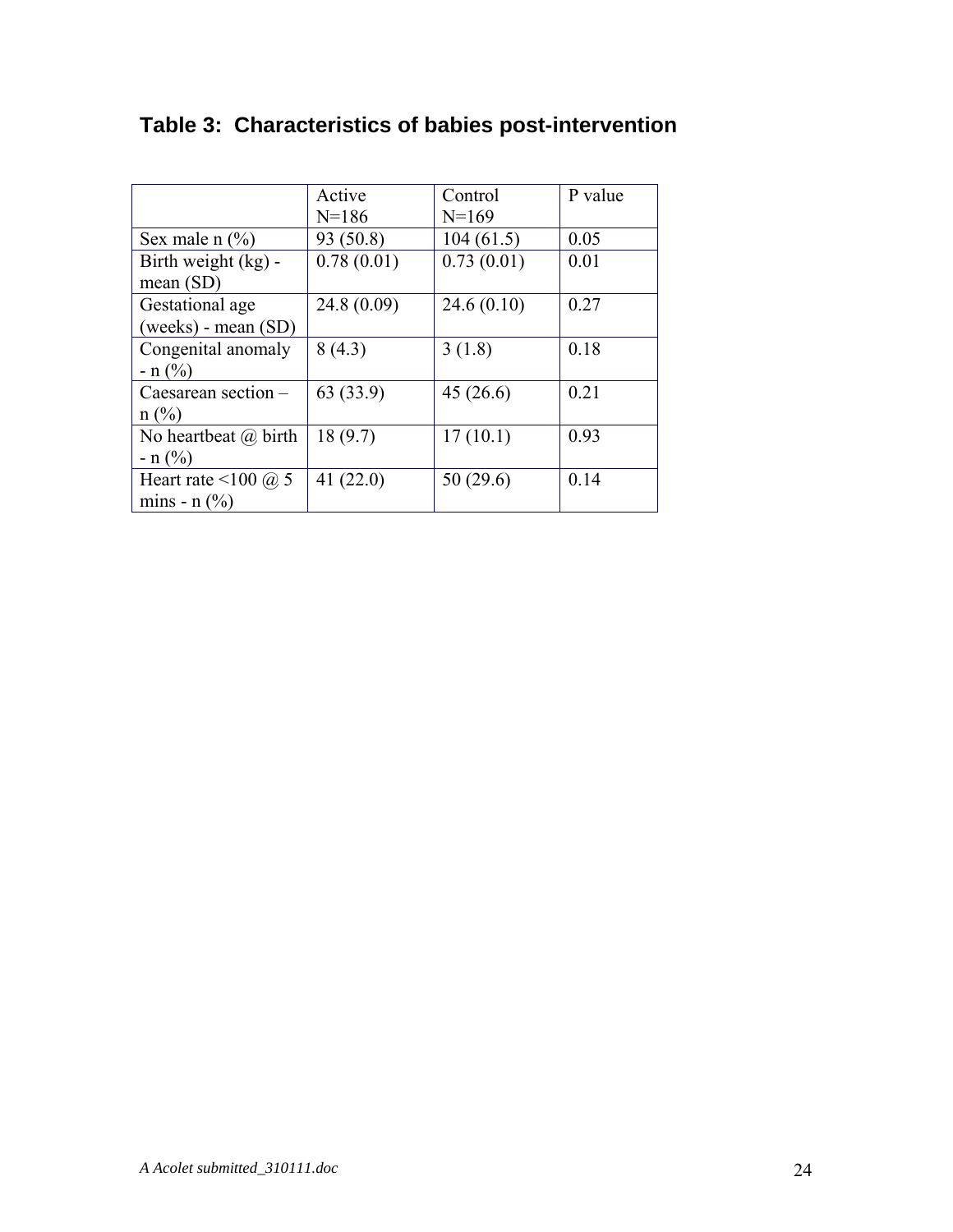# **Table 4: Practices post-intervention**

|                                                                    | <b>Random Allocation</b> |                |                                  |                                               |         |
|--------------------------------------------------------------------|--------------------------|----------------|----------------------------------|-----------------------------------------------|---------|
|                                                                    | <b>Active</b>            | <b>Control</b> |                                  |                                               |         |
|                                                                    | $N=169$ babies           | N=186 babies   | <b>RR</b><br>$(95\% \text{ CI})$ | <b>Mean difference</b><br>$(95\% \text{ CI})$ | P value |
| Surfactant given on labour ward - $n$ (%)                          | 141 (78.3)               | 96(60.4)       | 1.30<br>(0.99, 1.70)             |                                               | 0.06    |
| 'Ideal' resuscitation team composition $\omega$ birth* - n (%)     | 126(67.7)                | 97(57.4)       | 1.18<br>(0.97, 1.43)             |                                               | 0.09    |
| Temperature on admission to neonatal unit – mean $(SD)$            | 36.5(0.08)               | 36.2(0.08)     |                                  | 0.29(0.02, 0.55)                              | 0.03    |
| Trunk delivered in a plastic bag to avoid hypothermia -<br>$n$ (%) | 141 (78.8)               | 93(62.0)       | 1.27<br>(1.01, 1.60)             |                                               | 0.04    |
|                                                                    |                          |                |                                  |                                               |         |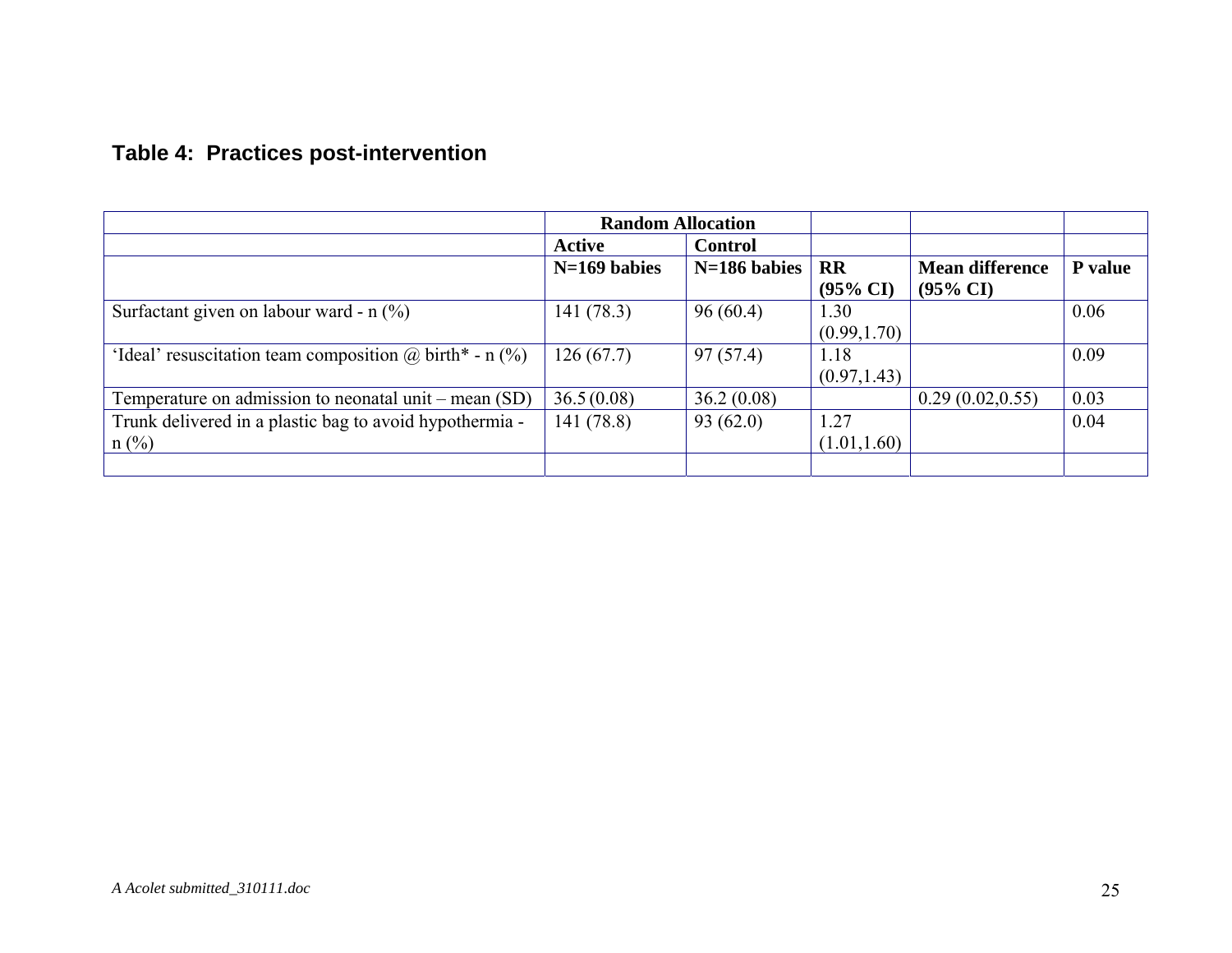What is already known on this topic

- Translation of the clinical benefit of research evidence into policies and practice by traditional dissemination of information methods is very poor.
- One North American neonatal trial showed that an intensive, complex (and expensive) approach significantly increased the evidence-based use of artificial surfactant in preterm babies.
- No attempt has been made to rectify this gap in applying knowledge in the UK setting using more economical methods.

### What this study adds

- A cluster randomized trial of UK neonatal units, using innovative 'active' knowledge transfer strategies, led to significant changes in practice compared with passive dissemination.
- This is the first English trial to evaluate methods for transferring information from neonatal research into local polices and practice. The costs were modest.
- This active approach to research dissemination is both feasible and cost-effective in the NHS.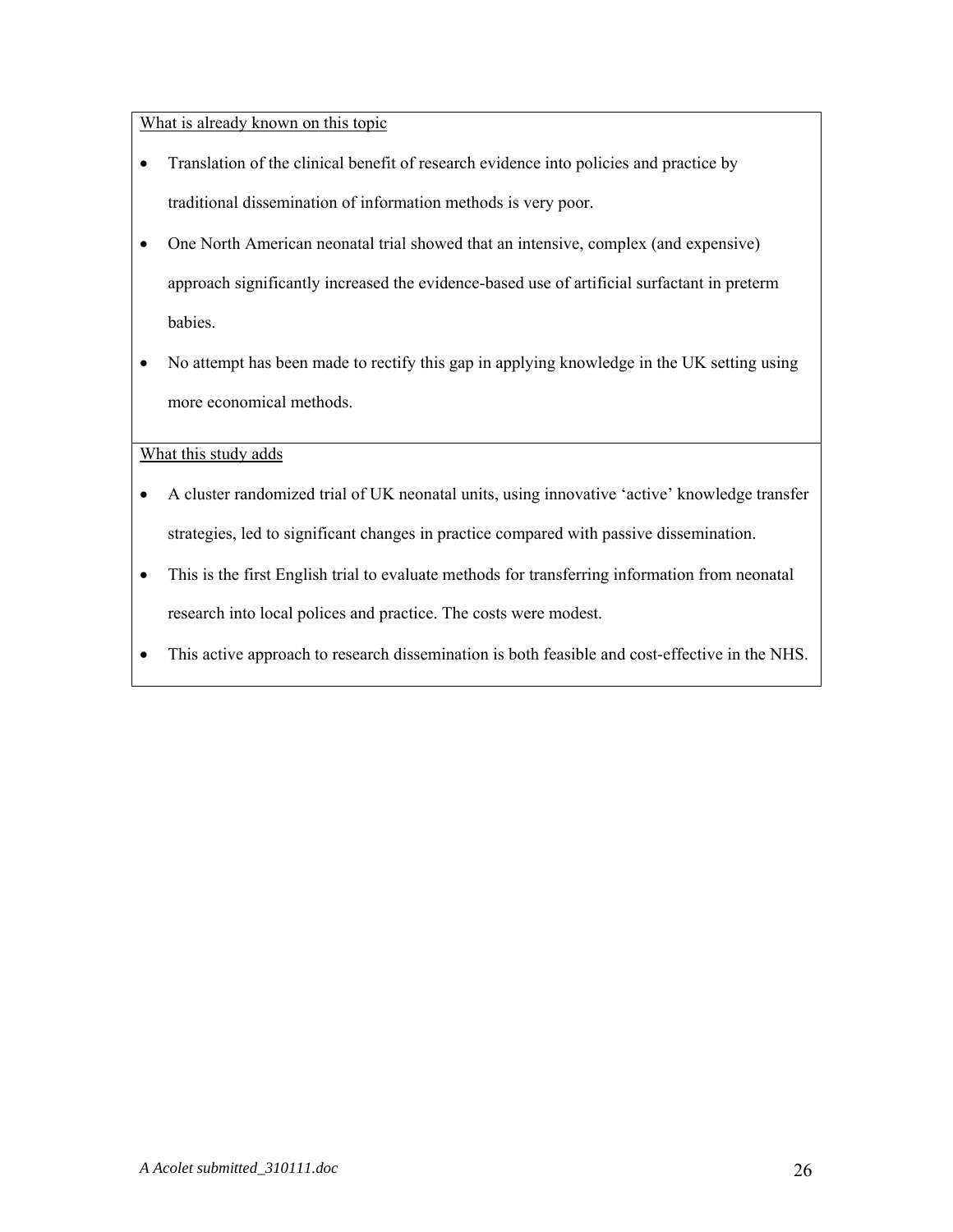#### **REFERENCES**

 $\overline{a}$ 

<sup>1</sup> Glasziou P**,** Chalmers I**,** Altman DG et al. Taking healthcare interventions from trial to practice. BMJ 2010;341:c3852

 $2$  Schuster MA, McGlynn EA, Brook RH: How good is the quality of health care in the United States? *Milbank Q* 1998, 76(4):517-63.

 $3$  Farmer AP, Légaré F, Turcot L, et al. Printed educational materials: effects on professional practice and health care outcomes. *Cochrane Database of Systematic Reviews* 2008, Issue 3. Art. No.: CD004398. DOI: 10.1002/14651858.CD004398.pub2. <sup>4</sup> Jamtvedt G, Young JM, Kristoffersen DT et al. Audit and feedback: effects on professional practice and health care outcomes. *Cochrane Database of Systematic Reviews* 2006, Issue 2. Art. No.: CD000259. DOI: 10.1002/14651858.CD000259.pub2. <sup>5</sup> Doumit G, Gattellari M, Grimshaw J et al. Local opinion leaders: effects on professional practice and health care outcomes. *Cochrane Database of Systematic Reviews* 2007, Issue 1. Art. No.: CD000125. DOI: 10.1002/14651858.CD000125.pub3.  $6$  Grimshaw JM, Thomas RE, MacLennan G et al. (2004). Effectiveness and efficiency of guideline dissemination and implementation strategies. *Health Technology Assessment*  8(6), iii-iv, 1-72 : http://www.hta.ac.uk/project/994.asp accessed 6 August 2010. 7 Grimshaw J, Eccles MP. Knowledge Translation of Research Findings. In *IHE Report* 

*June 2008: Effective Dissemination of Findings from Research*. Edmonton, Canada: Institute of Health Economics.

<sup>8</sup> Horbar JD, Carpenter JH, Buzas J et al. Collaborative quality improvement to promote evidence based surfactant for preterm infants: a cluster randomised trial**.** *BMJ*  329(7473):1004. 2004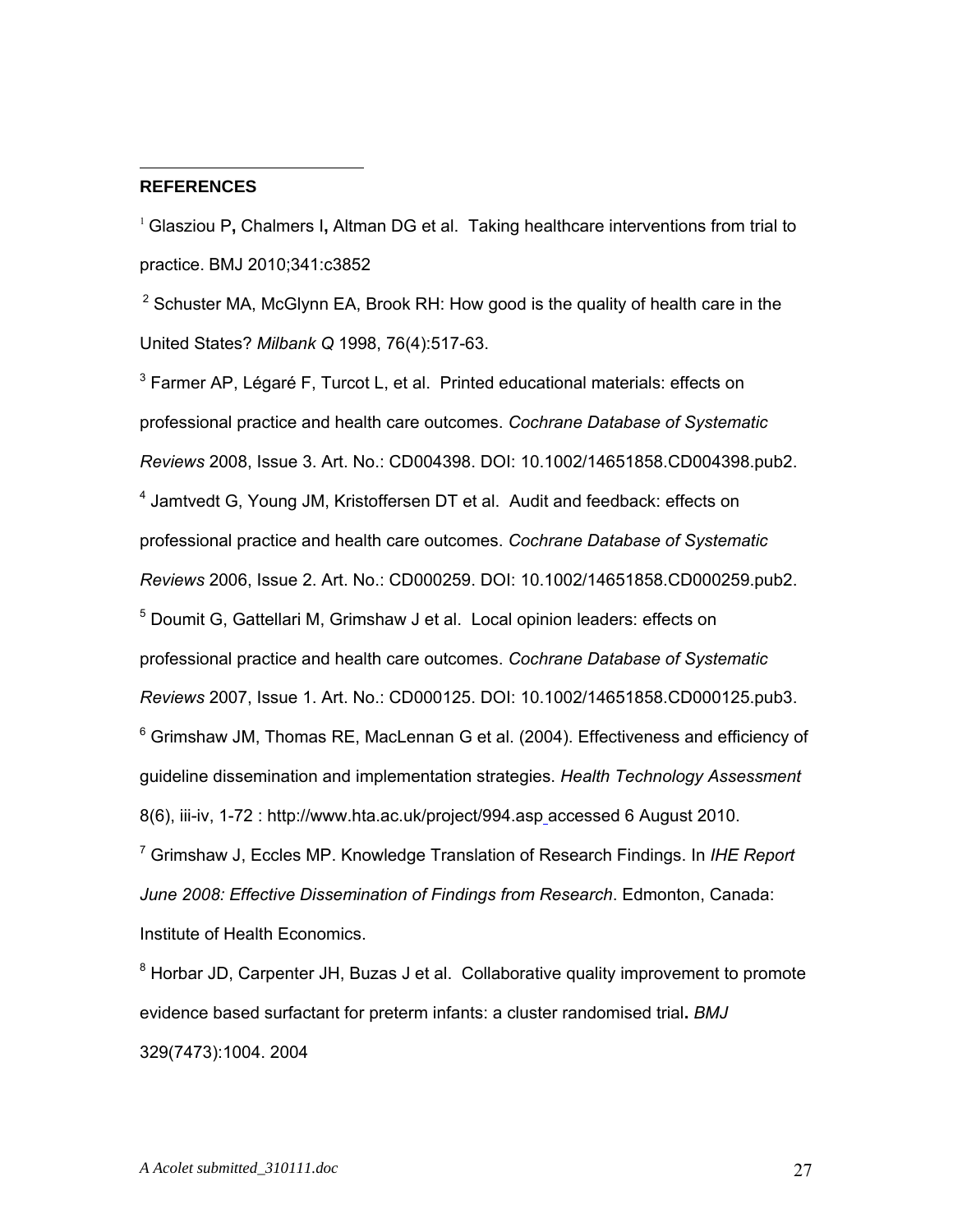$9$  [Acolet D, Jelphs K, Davidson D et al. .](http://www.ncbi.nlm.nih.gov/pubmed/17922901?ordinalpos=8&itool=EntrezSystem2.PEntrez.Pubmed.Pubmed_ResultsPanel.Pubmed_RVDocSum) The BLISS cluster randomised controlled trial of the effect of 'active dissemination of information' on standards of care for premature babies in England (BEADI) study protocol [ISRCTN89683698].Implement Sci. 2007;2:33 <http://www.implementationscience.com/content/pdf/1748-5908-2-33.pdf>

 $10$  Acolet D, Elbourne D, McIntosh N et al. Confidential Enquiry Into Maternal and Child Health. Project 27/28: inquiry into quality of neonatal care and its effect on the survival of infants who were born at 27 and 28 weeks in England, Wales, and Northern Ireland. Pediatrics. 2005; 116 (6):1457-65.

 $11$  British Association of Perinatal Medicine. Early care of the newborn infant. Statement on current level of evidence (2005)<http://www.bapm.org/publications/>

 $12$  Campbell MK, Elbourne DR, Altman DG. CONSORT statement: extension to cluster randomised trials. BMJ 2004; 328(7441): 702-8

13 Centre for Maternal and Child Enquiries (CMACE) *Perinatal Mortality Report 2008*: United Kingdom: London, 2010.

14 Hardacre J, Peck E: What is organisational development? In *Organisational* 

*Development in Healthcare: Approaches, Innovations, Achievements* Edited by: Peck E. Oxford: Radcliffe Publishing; 2004

 $15$  Bate P, Robert G, McLeod H: Report on the 'Breakthrough' Collaborative approach to quality and service improvement within four regions of the NHS. University of Birmingham; 2002.

16 Zelen M: A new design for randomized clinical trials. *N Engl J Med* 1979, 300:1242-5  $17$  Horbar JD: The Vermont Oxford Network: evidence-based quality improvement for neonatology. *Pediatrics* 1999, 103(1Suppl E):350-9.

18 Plsek PE: Quality improvement methods in clinical medicine. *Pediatrics* 1999, 103(1 Suppl E):203-14.